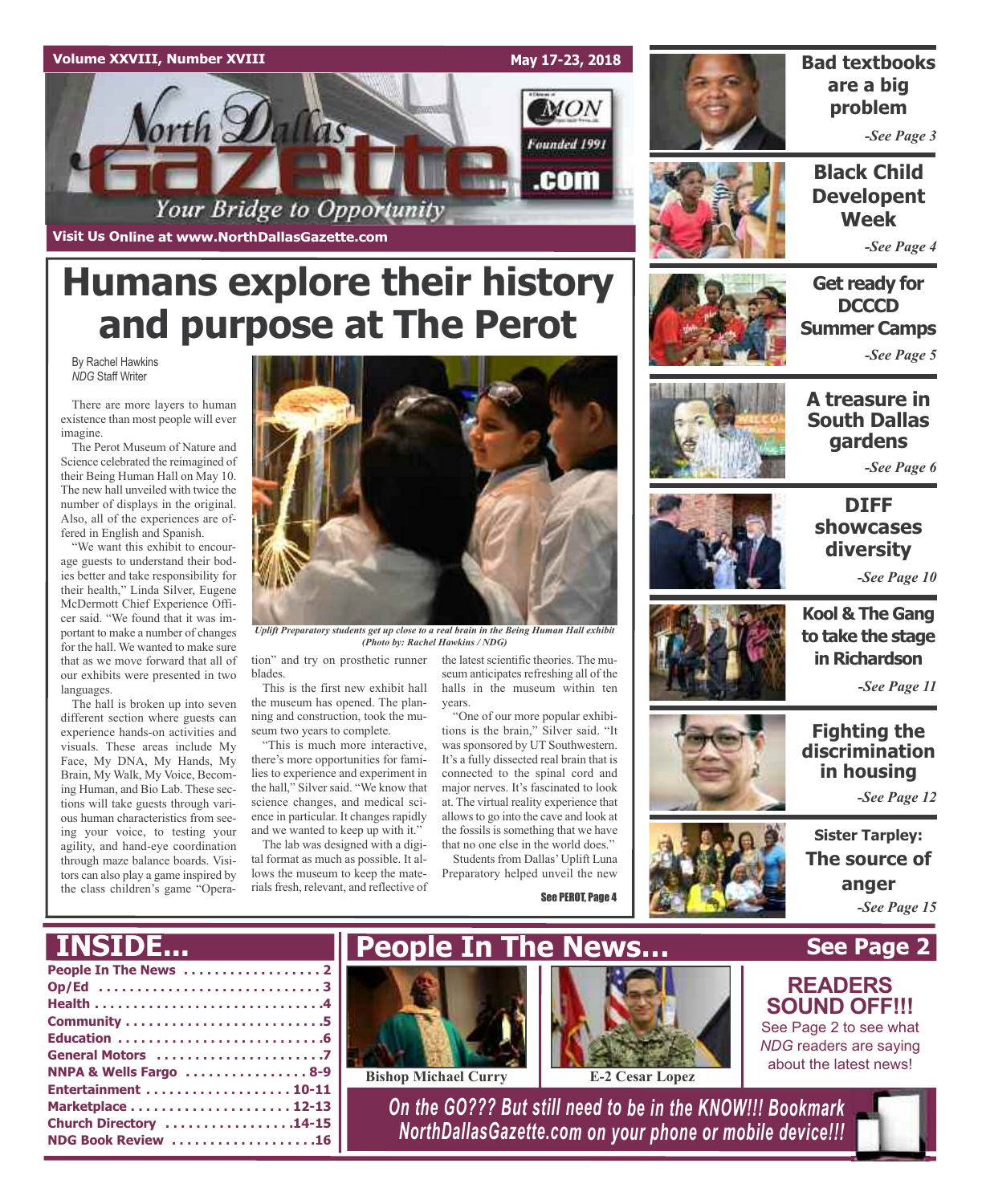## **People in the News www.NorthDallasGazette.com**

## **Bishop Michael Curry**

By David Wilfong *NDG* Contributing Writer

The upcoming wedding between Prince Henry of Whales (more simply called Prince Harry in the media) and American actress Meghan Markle has already captured the attention of the public on both sides of the Atlantic.

The marriage already represents a departure from standard royal nuptials with Markle being only the second American citizen to marry into the royal family (the first being Wallis Simpson in 1937 which led to the



abdication of the crown by King Edward VIII).

There will be another historic moment included in the celebration. On May 12, the Anglican Communion News Service announced that Michael Bruce Curry,

# them today."

*Beth Crow / Wikipedia*

chow."

Curry will serve alongside the Dean of Windsor, David Conner, and the Archbishop of Canterbury, Justin Welby. "The love that has brought and will bind

Presiding Bishop and Primate of the Episcopal Church, will be delivering the sermon at the royal wedding. This represents a departure from tradition for British Royal weddings.

Prince Harry and Ms. Meghan Markle together has its source and origin in God, and is the key to life and happiness," Curry said upon the announcement of his participation. "And so we celebrate and pray for

The Episcopal Church in the United States is a part of the Anglican Communion, along with the original Church of England, however it has operated as a separate organization since the end of the Revolutionary War.

In 1784, the bishops of the Church of England refused to consecrate the first bishop of the American church, who went to the bishops in Scotland instead.

Curry is notable also as the first African-American to preside over the historic American church. Curry has been seen as a progressive leader of the church, which has been criticized by other

parts of the Anglican Communion on issues such as gay marriage and female priests.

He has called for Episcopalians in the U.S., and Christians in general, to become part of the "Jesus Movement."

"I can tell you that I believe passionately in the Great Commission and its call to go therefore and make disciples of all nations, baptizing them in the name of the Father, Son and Holy Spirit; and teaching them to obey everything that Jesus has taught us," Curry said.

"I believe that that's a call, an invitation and an ex-

think that is one of the foundational principles of our call to be the Church: to help to make other followers of Jesus who can then, following his teachings and following the way of Jesus in their life and in our lives together, help to make this world a better world – something that is less like a nightmare and more like God's dream and God's vision and God's intention for the human family and the whole of creation.

citing possibility; and I

"That, for me, is one of the centerpieces of the Gospel."

The wedding will take place on May 19 in London.

# **E-2 Cesar Lopez**

MC-1 Tom Gagnier Navy Community Outreach

BATH, Maine – A 2015 Nimitz High School graduate and Dallas, Texas, native is serving as part of the Pre Commissioning Unit for the future Arleigh Burke-class destroyer, USS Thomas Hudner (DDG 116).

Seaman Apprentice Cesar Lopez is a culinary specialist assigned to DDG 116 in Bath, Maine.

As a culinary specialist Lopez is responsible for



food preparation and serving meals to the crew.

"The crew is always eager to see me," said Lopez. "I can lift their morale with some quality

DDG 116 is currently undergoing tests and trials in preparation for delivery to the U.S. Navy from shipbuilder Bath Iron Works. Arleigh Burke class destroyers measure approxi- $\geq$  mately 500 feet long and are powered by four gas turbines that allow the ship to achieve over 30 mph in open seas. Destroyers are tactical multi-mission surface combatants capable of conducting anti-air warfare, anti-submarine warfare, anti-surface warfare, and ballistic missile defense, as well as humanitarian assistance. Fast, maneuverable, and technically advanced, destroyers provide the required warfighting expertise and operational flexibility to execute a variety of missions.

"Thomas J. Hudner Jr., a naval aviator who retired as a captain, received the Medal of Honor from President Harry S. Truman for displaying uncommon valor during an attack on his element leader, the first African American naval aviator to fly in combat, Ensign Jesse L. Brown," said Cmdr. Nathan W. Scherry, commanding officer, PCU

Thomas Hudner. "On 07 May 2012, Secretary Mabus announced that DDG 116 will be named in Captain Hudner's honor. Today, as the Navy's finest 300 Sailors crew the 66th Arleigh Burke Class Destroyer, they do so with a tremendous amount of honor, pride, and sense of duty. We are extremely honored to be able to carry Captain Hudner's values and legacy forward so that they are never forgotten. We are proud to be able to carry out our missions in defense of our country's freedom and values, and humbled to be

part of the Hudner family."

Lopez has carried lessons learned from his hometown into his military service.

"I learned growing up to respect everyone," said Lopez. "Talk to people as you would want them to talk to you."

With a crew of over 300 sailors, each crew member's job is important to the smooth operation of the ship. The jobs range from weapon handling to navigation.

"I am the first in my family to serve in the military," said Lopez. "Maybe I'll

# **NDG Readers Sound Off...**

## **Local leaders receive Trailblazer Awards**

AS usual, Editor Ruth Ferguson and her talented feature writers and contributors have done a phenomenal job covering the signature 55th Annual V. Alyce Foster Trailblazer Awards Luncheon hosted by the historic South Dallas Business and Professional Women's Club, Inc.

Your service to the Greater North Dallas Community does not go unnoticed! We appreciate all that you do to get the word out on events covering African Americans and citizens at-large in Dallas. Gwendolyn H. Daniels,

A Loyal NDG Subscription Subscriber *-Gwendolyn Daniels*

## **Counterfactual Textbooks Hurt Texas Students**

YES, Rep. Johnson, you are SO right to call out this horrible practice. What can we, as Texas residents, collectively do to voice our disgust over this? Education should NOT be something unattainable by students at public schools, and when history is not history (due to strategic 'editing'), our young people are shortchanged and dis-served. *- J. Rosochacki*



I agree completely! Often textbook history is a white-wash.

Martin Luther King, Jr. - The textbooks lie on how he was assassinated. In 1999, it was proven in Federal Civil Court, Judge Joe Brown (now TV famous) presiding, with a jury of 12 that the government conspired to kill MLK. The

government had snipers. The head of the FBI was involved in the assassination. The documents are without reproach. The King Family Website has the transcripts of

the trial. Details summarized (with *Public Domain*

VIDEO https://www.youtube.com/

watch?v=3TLkpQd-i0U Politicians need to raise their voices about the "Truth At Last: The Assassination of Martin Luther King".

**To share your opinion visit NorthDallasGazette.com**



*For the 411 in the community, go to www.northdallasgazette.com*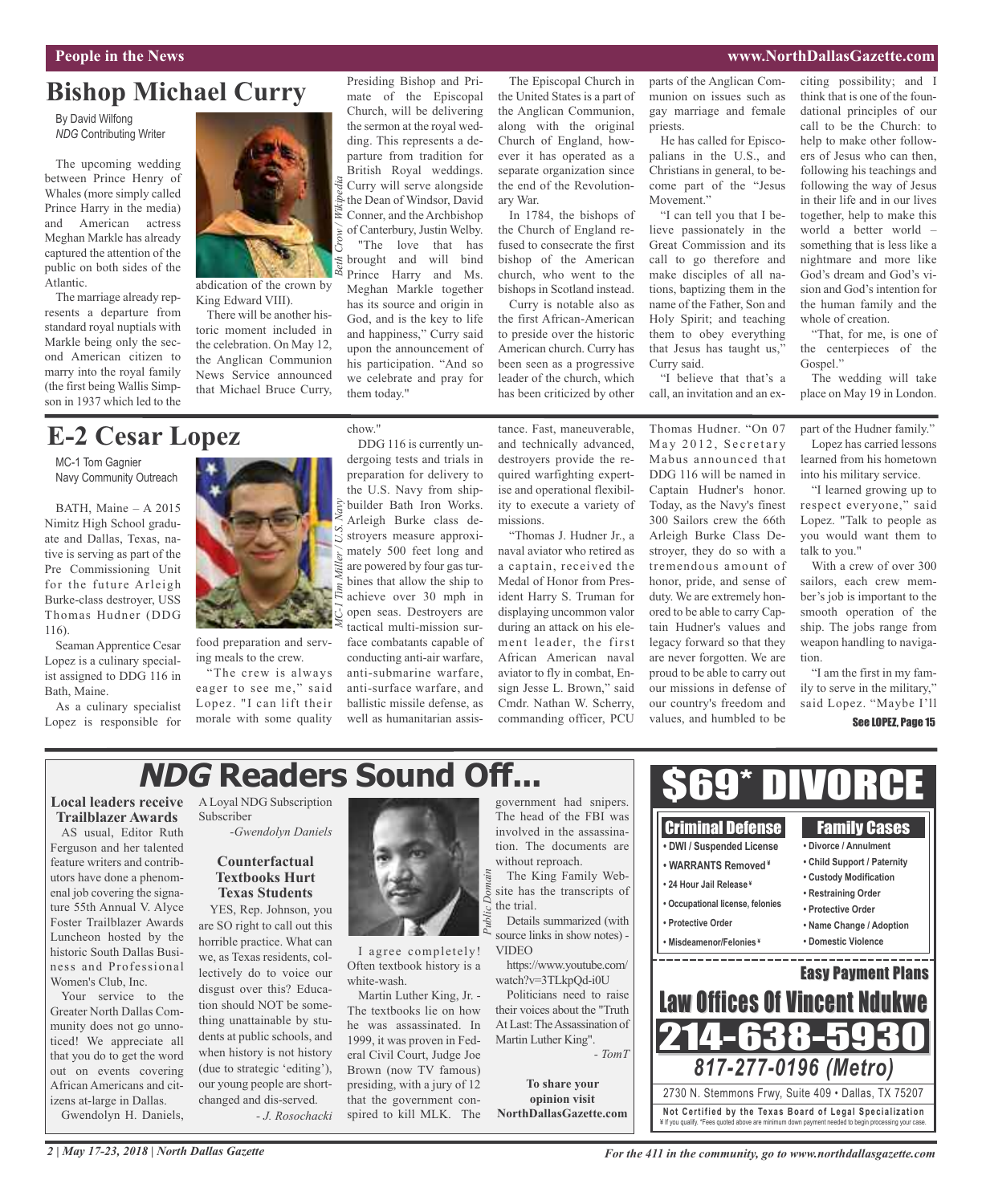## **www.NorthDallasGazette.com Op-Ed**



**Web Master** *Todd Jones*

**Community Marketing** *Nadina Davis*

**Account Executive** *Ana Comacho*

**Production** *David Wilfong*

**Editor** *Ruth Ferguson*



*Ed Gray A.D. Jenkins*

**Contributing Writers**



*Gazette is a wholly owned subsidairy of Minority Opportunity News, Inc.*

# **Counterfactual textbooks hurt Texas students**



On April 19, an 8th grade American history assignment was shared with the public that required students at a public charter school in San Antonio to list the "positive aspects" of slavery. The assignment was an activity found in one of the history textbooks that is used in classrooms throughout the State of Texas. This means that young people across the state are being taught that the institution of slavery was something other than reprehensible.

Another outcry over the contents of public school textbooks occurred when a parent discovered that one of their children's textbooks described the Transatlantic Slave Trade as a period during which "millions of

workers" were brought to America. Texas schools bought nearly 140,000 copies of that textbook. Another textbook titled "Texas United States History" discusses how some slaves were treated "kindly" and provided "adequate food and clothing.'

These descriptions found in textbooks used by children all over Texas serve only to whitewash history by giving children a false idea that slavery wasn't as horrific of an institution as it really was. Slaves were tortured, beaten, raped, and brutalized. They were stripped of all personal freedoms and forced to serve a system that branded them as property and nothing more. It is detrimental to the future of our state to teach children an incorrect version of history.

Curriculum standards and all instructional materials, including textbooks, for

# **A need for Jobs and Justice**

By Congresswoman Eddie Bernice Johnson

During a recent press conference held in the Nation's Capital I joined my colleagues in the Congressional Black Caucus in proclaiming the need for jobs and justice for members of our nation's African American community, and for all of others whose lives are facing the indifference and cruelness of those in government who want to retard the economic progress that our nation and its people have made during the course of the last thirty years.

Joined by House Minority Leader Nancy Pelosi, Urban League President Marc Morial and House Democratic Whip Steny H. Hoyer, we presented a 1300 page comprehensive piece of legislation to the Congress and the White House that addresses the ailments that confront members of the African American communities whose economic needs are being ignored by the current administration and its allies in Congress.

Among other things, the proposed legislation calls for a \$100 billion investment to repair the nation's public schools and enhancing the ability of those institutions to compete in our nation's digital environment. It includes tax incentives to hire unemployed young people, veterans and others who find themselves without work and a livable wage.

Under our proposal the federal minimum wage is raised to \$15.00 an hour and monies are provided to establish neighborhood business incubators for small businesses, and for those who are starting businesses.

In order to create a more justice society and to right the wrongs that have been visited upon communities of color, the legislation propublic and public charter school classrooms in Texas are vetted and approved by the Texas State Board of Education. Although a law passed in 2011 allows schools to use instructional materials that are not recommended by the Board, majority of schools still use textbooks on the Board's endorsed list. There are no educational requirements a person has to meet in order to serve on the Board. This means that the individuals who are determining the contents of textbooks are not required to have a college degree.

In 2015, the Board rejected a proposal that would have required university experts to fact check public school textbooks. It is not surprising that the Board refused to put instructional materials in the hands of experts. A current member of the State Board of Education was once quoted saying that slavery was an "after issue" and "not the reason" for the Civil War. As a member of the Board, she has the power to determine the content studied in Texas' U.S. History classrooms.

Politicians who want you to believe that slavery has "positive aspects" and was not the cause of the Civil War should not be writing or dictating the contents of textbooks. It is a disservice to Texas children to continue allowing counterfactual information to be placed in their instructional materials.

Texas' American history curriculum should be in the hands of academics and subject matter experts who are distinguished in their fields. The 86th Texas Legislature needs to take a hard look at how the state determines what instructional content is acceptable in public school classrooms.

poses the end to mandatory minimum prison terms for those convicted of federal

drug crimes. It calls for the end to the federal death penalty, decriminalizes marijuana and creates an investment fund for communities that have been adversely impacted by the fruitless 'War on Drugs'.

To assist institutions that educate the majority of the nation's African American college students, the legislation provides crucial funding for historically black colleges and universities. It also calls for making Pell Grants available to ex-offenders.

Recognizing the importance of larger numbers of voters participating in our federal election, we call for making presidential and congressional mid-term elections federal holidays. This would ensure greater participation in our election, and would encourage greater citizen participation in the selection of our leaders.

The legislation calls for the restoration of the Voting Rights Act which was gutted by a majority on the Supreme Court which it removed a requirement that states with a history of racially tainted voting practices have their election plans approved by the U.S. Justice Department.

We believe that if these measures and others were passed by the Congress and signed into law by the president that our nation would become a more welcome place for its minority citizens than it is at the moment.

Our nation would be better and that the world would truly look upon our democracy as one in which all people were treated with justice and fairness. That is what we believe, and that is what we have proposed!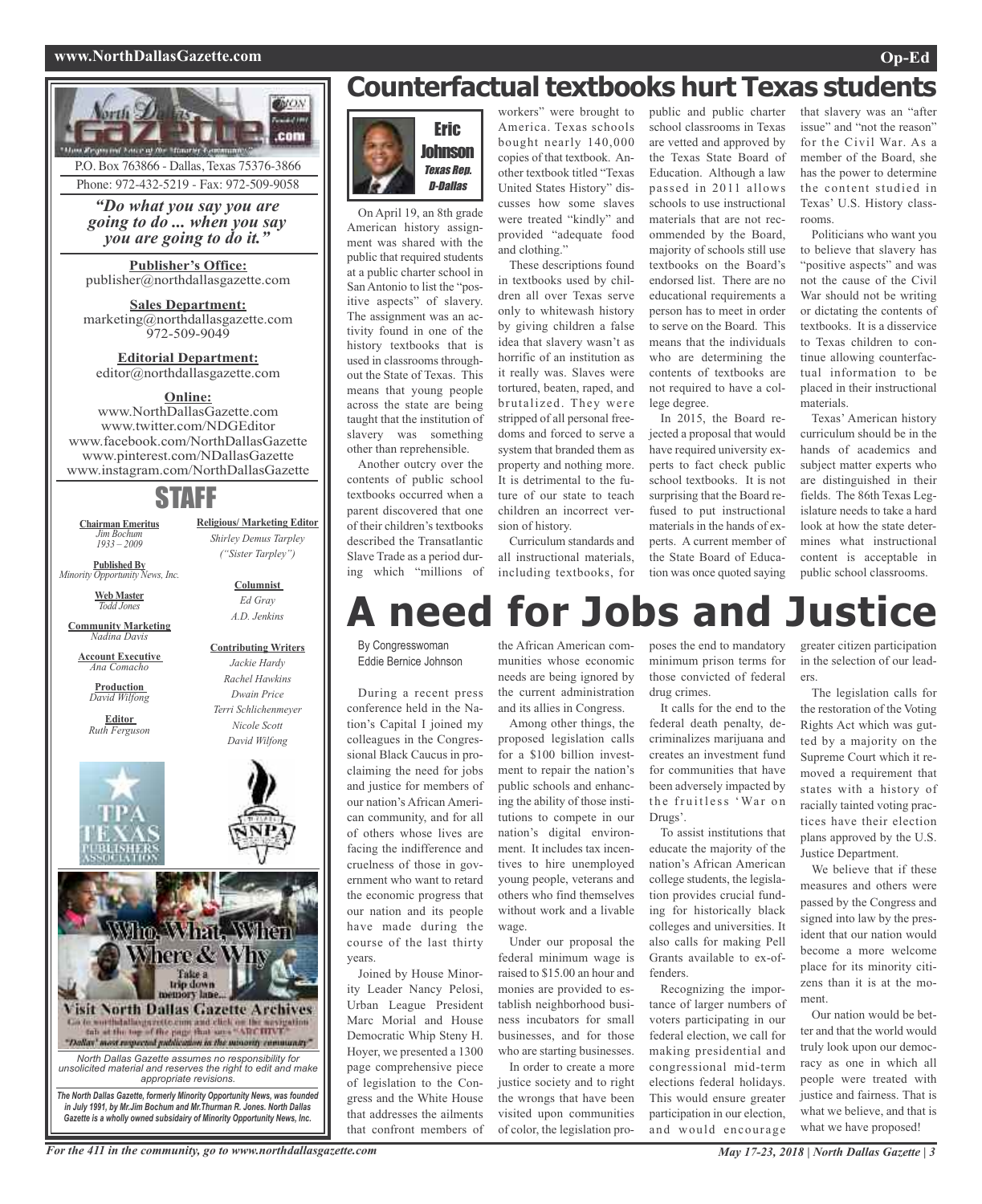

# **National organization hosting National Black Child Development Week**

(Black PR Wire) SILVER SPRING, MD – With one of the greatest civil rights issues of our time at the forefront – the preschool-toprison pipeline among young Black students -- the NBCDI, Inc., will host its annual National Black Child Development Week (NBCDW) from May 14 - 18. Reaching communities across the nation, NBCDW

2018 is a time of national awareness, collective action and community mobilization against the most critical issues of the day for Black children.

Delivering on the Promise, NBCDI's national campaign to address the rising rates of suspensions and expulsions in early childhood education, serves as the centerpiece along with local Community of Practice covenings, the worldwide premiere of our Delivering on the Promise video featuring Senator Cory Booker and other local activities and events.

"National Black Child Development Week is always an important time for us," said Tobeka G. Green, NBCDI president & CEO. "While we're working tire-

lessly to advance our mission every day, NBCDW is a unified moment in time when the entire country celebrates

"Black children's brilliance and resilience and mobilizes in lock-step to tackle the most pressing issues impacting Black children's educational attainment and overall wellbeing."

# **America's second most favorite drink**

## By Dr. Glenn Mollette

I know I drank too many soft drinks as a kid and even as a young adult. My grandpa's store was just across the road and I drank too many Pepsi Colas, Dr Peppers and various other soft drinks. As a young adult I drank plenty of diet drinks for a long time. I'm not totally soda pop free but I doubt that I drink one a month now. Summer is here with outings and picnics so I'll probably have a couple but I'm trying to stay with water and even cut back on coffee.

Soda pop is a tough one to overcome. I've seen people in recent years hang to diet pop right until they were almost dead. Even with failing kidneys and dialysis some people just cannot bring themselves to drink water. This is a serious mistake. Today's adults must wake up to the dangers of drinking too much



soda pop. You don't need one every day. You would be better off to limit your soda to one or two a week. Unfortunately people almost live with a diet drink or even a sugary drink in their hands.

Drinking water every day is very important. My doctor told me to drink 50 to 64 ounces every day. This seems like a lot of water but a 20 ounce bottle doesn't really take long to consume. The actual amount of water intake for everybody is a bit

different depending on how much coffee, fruit and vegetables you are already taking in daily.

From everydayhealth.com I read that our bodies use water in all cells, organs, and tissues to help regulate its temperature and maintain other bodily functions. Because our bodies lose water through breathing, sweating, and digestion, it's important to rehydrate by drinking fluids and eating foods that contain water. And then from webmd.com,

**PEROT,** continued from Page <sup>1</sup>

hall. As they wore lab coats and glasses, the children tested out several parts of the hands-on exhibit.

One of the places the students appear to enjoy was the Bio Lab. In this section, groups of guests can come in and select from one of four experiments presented to them.

"Each one can take up to 15 minutes to do," Callan Kaut, Bio Lab coordinator at Perot Museum said.

"They can deal with different topics, some are about DNA, there is one about anthropology, and there is one about neuroscience. This is for anybody ages eight and up.

"I have a lab background, and a formal education background so it's really a joy for me to work in here," Kaut said. "My job is to run this area, and it's great. I love interacting with the groups and I can learn so

much from not just kids, but particularly the students that come in here and learn from the experiences."

Kant desires for the guests to leave believing they can be a scientist and a better understanding of science.

"If they explore the world around them, then they are a scientist," Kaut. "For their career in the future, I want them to feel that they are empowered and able to do any type of science career if they want to."

"Drinking Water Helps Maintain the Balance of Body Fluids.

Your body is composed of about 60 percent water. The functions of these bodily fluids include digestion, absorption, circulation, creation of saliva, transportation of nutrients, and maintenance of body tempera-

ture."

Water is the second most popular beverage in the U.S. after soft drinks. This is a scary stat, since sugary soda is a huge health hazard, upping the risk of obesity, stroke, and other heart problems. However, these dangers can be avoided if people choose to drink

water.

Consider today putting the sugary stuff to the side and make water the number one drink of choice. The benefits really are endless.

*Dr. Glenn Mollette is the author of 12 books. His syndicated column is read in all 50 states.*



4 | May 17-23, 2018 | North Dallas Gazette **For the 411** in the community, go to www.northdallasgazette.com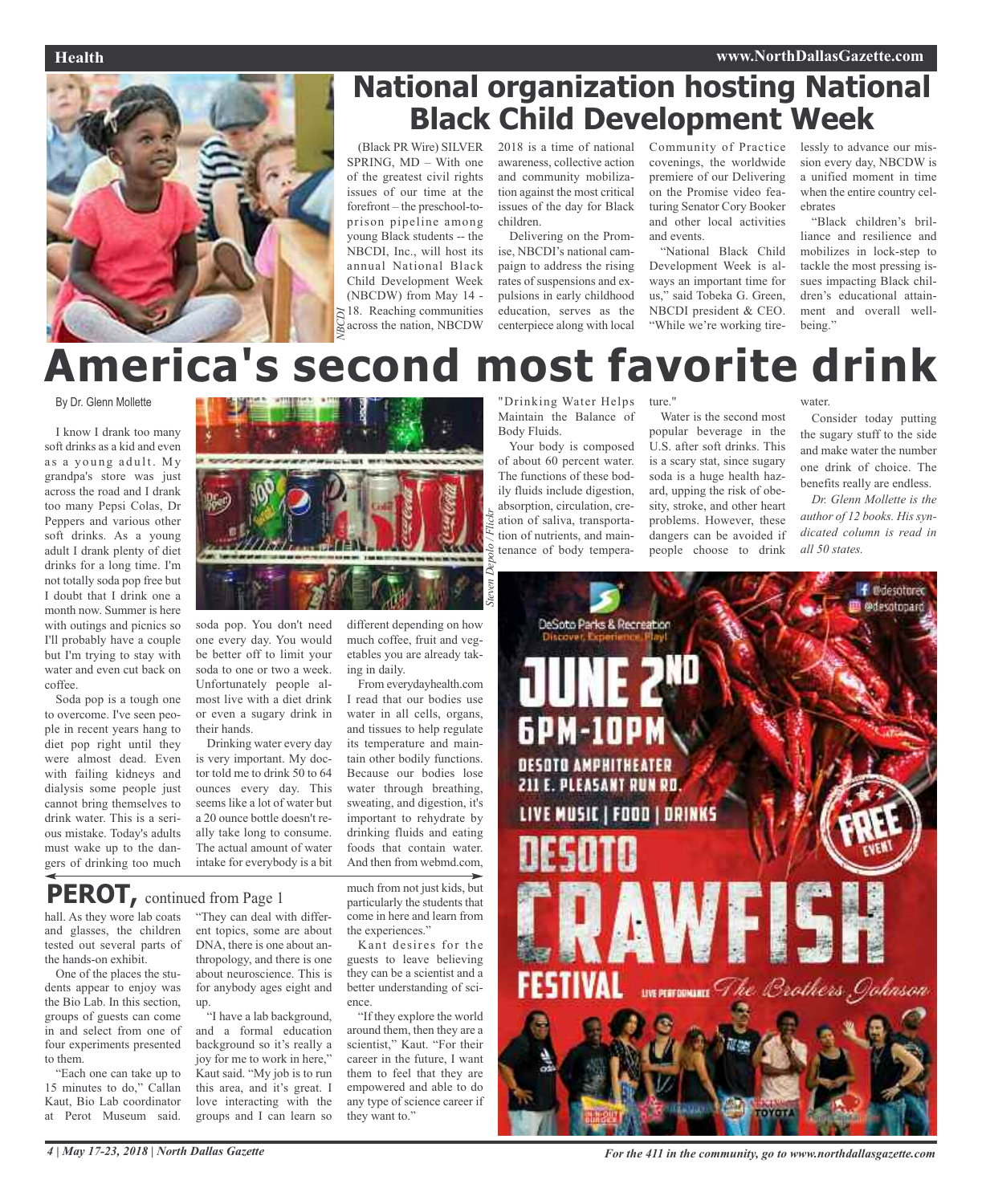# **DCCCD summer camps offer classes, projects and fun for all**

Summer: it's a time – almost three months – when parents ask what their children can do during those idle hours. Instead of loose ends and bored kids, consider enrolling youngsters in a summer class or camp at a Dallas County Community College District campus.

Four DCCCD colleges -- Brookhaven in Farmers Branch; Cedar Valley in Lancaster; Eastfield College in Mesquite; and Mountain View College in Oak Cliff - - will offer classes from art to super hero cartooning, drones to cyber security, and music to painting for a variety of prices on schedules that fit parents' and children's needs alike.

Programs for each participating DCCCD college are listed below, along with contact information for the continuing education office at those locations for registration and payment details. To enroll youngsters and learn more about schedules and pricing, contact the continuing education office at the college listed.

#### **Brookhaven College – Carrollton/Farmers Branch**

Back by popular demand, the Brookhaven College summer youth program makes learning fun. Classes include: "Cake Decorating" (ages 10 to 13 from July 23-



*Girls Inc. campers participate in lab activities at Richland College on their first day of camp Monday, June 22. Photograph by Paul Knudsen.*

27); "Creative Writing – Short Stories" (ages 8 to 12 from July 9-13 and July 23- 27); "Digital Photography Using Photoshop" (ages 8 to 12 from July16-20); and "Finding Your Inner Hero for Girls" (ages 11 to 14 from July  $23-27$ ).

Other classes include: "Future Leaders" (ages 11 to 14 from July 9-13); "Mastering the Miniature" (ages 9-11 from July 30 to Aug. 3); "Super Hero Cartooning" (ages 7 to 13 from July 2-6); "Theater for Youth" (ages 8 to 12 from July 30 to Aug. 3); "Super Flights" (ages 7- 13 from July 2-6); "Paint Club" (ages 7-13 from July 16-20); and "Polymer Clay Club" (ages 8-12 from July  $16-20$ 

For general information about Brookhaven's summer youth programs, call 972-860-4600. Registration is under way. Parents can register in person in the college's admissions office or by phone at 972-860-4715 (please have course information ready and a valid credit card).

All students must complete the Continuing Education Registration Form, which is available on campus or online; they also must complete a DCCCD Minor Student Form and photo release form. Forms are available at www.brookhavencollege.edu under Youth Programs. Brookhaven College is located at 3939 Valley View Lane in Carrollton/Farmers Branch.

#### **Cedar Valley College – Lancaster**

Cedar Valley College offers summer camps that focus on fun, learning and STEM classes for kids at its main campus, located at

3030 N. Dallas Ave. in Lancaster.

STEM classes at CVC are: "Cyber Defense Security STEM Camp" (ages 14- 17 from June 11-29); "Coding with Drones" (ages 14- 17 from June 18-29); "Mobile Virtual Reality Camp 1" (ages 14-17 from July 9-20); "Mobile Virtual Reality Camp 2" (ages 14-17 from July 23 to Aug. 3); and "Black Girls Code" (for girls ages 14-17 from July 23-27). The college also offers

classes in music and sports camps. Middle and high school students also may attend TexPREP Pre-Freshman Engineering Program, which helps them prepare for STEM careers, too. Tex-PREP students participate in coursework, team projects, class presentations, examinations, career awareness speakers, field trips and special events. The program is scheduled June 18 to July 27; parent orientation will be held June 8, and students must apply to attend.

For information and registration, contact the Cedar Valley College office of continuing education at 972- 860-7800 or visit Youth Programs.

**Eastfield College – Mesquite**

Camp Buzz at Eastfield College gives students the creative thinkers; the program is an organic, inventive and stimulating learning experience for youngsters ages 5-13. Kids will learn through fun, creative and intuitive themes.

boost they need to become

Camp Buzz for kindergarten to third grade, fiveday camps, are scheduled June 11-15, June 18-22, June 25-29, July 2-6, July 9- 13, July 16-20, July 23-27, July 30 to Aug. 3 and Aug. 6-10. Camp Buzz for students in grades 4-7 will be held June 11-15, June 18-22, June 25-29, July 2-6, July 9- 13, July 16-20, July 23-27, July 30 to Aug. 3 and Aug. 6-10.

Several levels of swimming classes also will be offered: "Advanced Swimming" (ages 6-17 from June 11-29, July 2-20 and July 23 to Aug. 10); "Parent and Child Aquatics" (ages 6 months to 2 years from June 11-29, July 2-20 and July 23 toAug. 10); and "Pre-school Aquatics" (ages 3-5 from June 11-29, July 2-20 and July 23 to Aug. 10).

For information about Camp Buzz at Eastfield College this summer, visit www.eastfieldcollege.edu/c ampbuzz. To register, call the college's continuing education office at 972-860- 7114 (please have a valid credit card ready); or visit

the continuing education admissions office in Building W (Monday through Friday from 8 a.m. to 5 p.m.); or online. Eastfield College is located at 3737 Motley Dr. in Mesquite.

## **Mountain View College – Dallas/Oak Cliff**

The 2018 summer youth classes at Mountain View College invite students to have an adventure as they learn. The college will offer academic classes in "Reading, Writing and Math Camps" in separate sessions for youngsters who have completed grades 1-7.

Here are some of those classes: "Reading/Writing/Math Camps" (grades 1- 7 from June 11-28 and July 9-26); "Ballet" (beginners ages 4-5, 6-8 and 9-11 from June 16 to Aug. 11); "Creating Comics Camp" (July 9- 19); "Build and Boost Camp" (ages 8-12 from July 2-6); "Drone Junior Camp" (ages 8-12 from July 2-6); "Lego Junior Engineer Camp" (ages 8-12 from July 2-6); "Lego Young Builders Camp" (ages 5-7 from July 2-6); and "Guitar for Youth" (ages 8-10 from June 13 to Aug. 8 and ages 11-13 from June 14 to Aug. 9).

Other classes include: "Gymnastics/Tumbling" (ages 4-5, 6-8 and 9-11 from

## See DCCCD, Page 11

## **Carrollton**

Carrollton Connection is holding **Coffee With A Cop** on May 26 from 9 a.m. to 11 a.m. at C Square Café, in Carrollton. The purpose of this event is to break down the barriers between police officers and the citizens they serve. Coffee with a Cop is relaxed, informal and open for discussions about the issues community residents feel are important. For more information contact (214) 446-9999 or info@csquarecafe.com.

## **Dallas**

Pan African Connection is holding a **Malcolm X**

**Festival** on May 19 from 11 a.m. to 7 p.m. at Pan-African Connection Bookstore Art Gallery and Resource Center. This event will celebrate the culture and life of Freedom Fighter and Humanitarian Malcolm X. Unlike festivals dreamed up over corporate marketing meetings, this festival continues to swell from its community's heart, just as it did 47 years ago, at Pearl C. Anderson Middle School in 1971, where it sprang from a South Dallas grassroots alliance. It will have a day filled with fun, food, music, dance and cooperative economics.

**Irving**

*Community Briefs*

The City of Irving is holding a **Taste of Irving** on May 19 from 12 p.m. to 6 p.m. at Cimarron Park Recreation Center, in Irving. This free outdoor festival features family-friendly activities and food from a variety of Irving restaurants. Attendees can enjoy live jazz music, a free fun zone, a large craft marketplace, and culinary entertainment. The highlight of the event are the food samples; each restaurant sells items from their menu for \$5 or less!

The **11th annual DFW Dragon Boat, Kite and** **Lantern Festival** is expected to be held on May 20 from 8:30 a.m. to 6 p.m. at Lake Carolyn in the Las Colinas Urban Center, in Irving. Dragon boating is an easy to learn, team-orientated sport to build teamwork and increase productivity. They also provide intercultural education, wellness, family fun, as well as other programs that can benefit the community. It is the landmark multicultural festival in DFW area with over 20,000 people attended the festival in 2017. Marco Polo World Foundation is proud to be the first to bring dragon boating to North

Texas.

## **Lewisville Stars on the Prairie** will

be held on May 19 from 7:30 p.m. to 9:30 p.m. at Lewisville Lake Environmental Learning Area. Join them for a fascinating evening as they trek to LLELA's prairie restoration area to view the wonders of the night sky. Constellations both familiar and unusual, satellites, and sometimes planets and the moon are features of the ever-changing night sky. If the sky is cloudy, they will have a night hike. Ages 5 and up. Registration required by 11a.m. on May 18th. Register here or by calling

972.219.3550.

## **Plano**

Georgias Farmers Market is hosting their **grand opening** for Downtown's Plano Farmers Market starting on May 18 from 9 a.m. to 2 p.m. at Downtown Plano Arts District, in Plano. The market will take place every Sunday. Some Sundays will have entertainment, so that shoppers can enjoy live music as they browse through produce, baked goods, and other items. Friends and neighbors will be able to come together at the market to shop and support local businesses!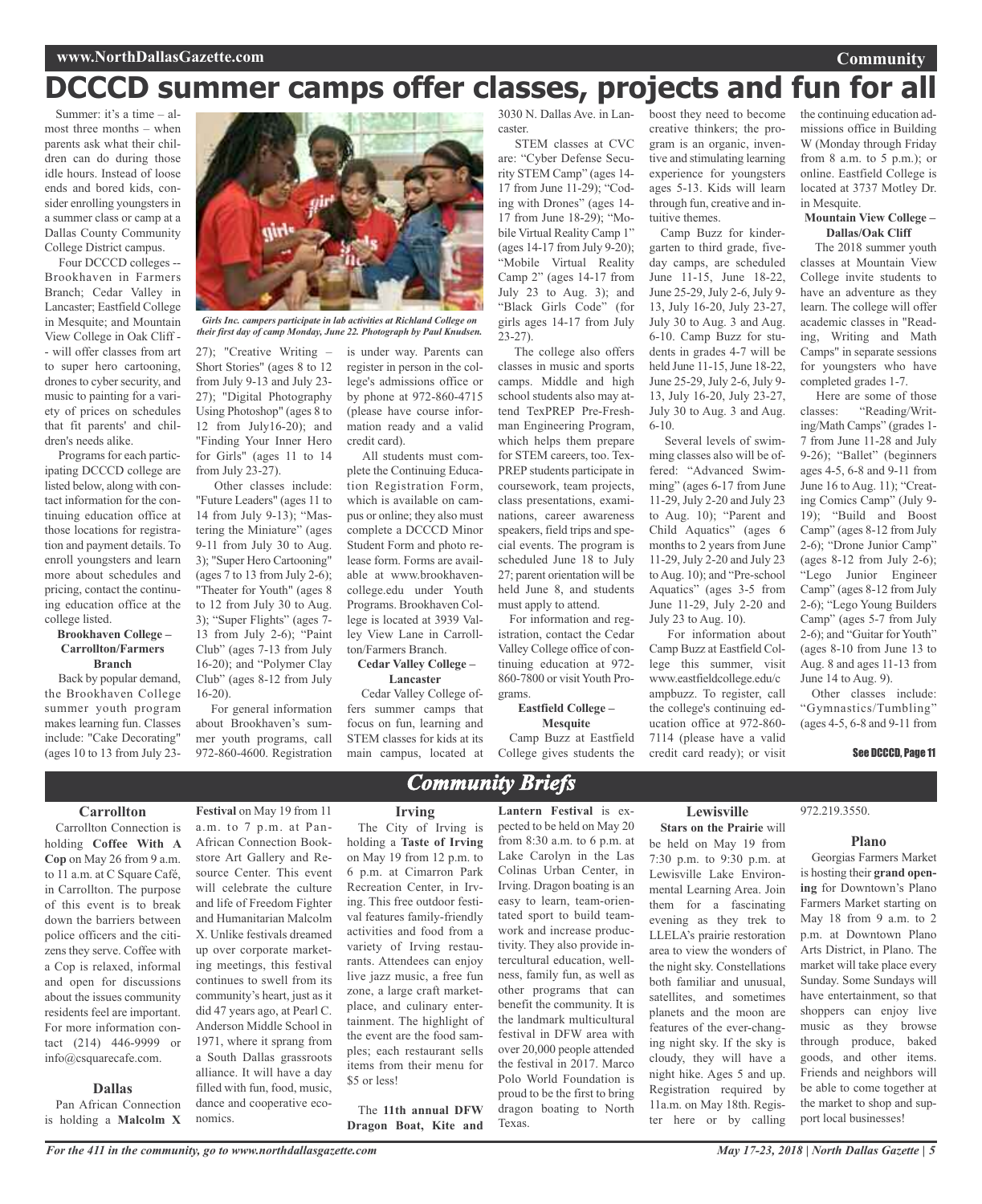# **Discovering the Best of Black America in 2018**

By Dr. Benjamin F. Chavis, Jr.

There is an old African proverb that says, "What you seek, you will surely find." We live in a world where the news cycle continues to decrease because of innovations in communications technology. Yes, we are living in the fast-paced digital age. The high velocity delivery and transmission of news and information, however, may or may not produce authentic or accurate facts or simply the truth.

Yet, for more than 47 million Black Americans the reality of life's multiple challenges and opportunities are not the primary concerns and focus of what is popularly known as "mainstream media." Thus, the value and mission of the Black Press of America today is more strategically important than ever before, for Black Americans and others who embrace the trend-setting cultural, academic, technological and game-changing achievements that are accomplished daily in Black America.

This is why the National Newspaper Publishers Association (NNPA) is pleased with the continued partnership between the General Motor's Chevrolet Division and the NNPA to sponsor the 2018 Discover the Unexpected (DTU) Journalism Scholarship and Fellowship Program. We are identifying and mentoring the next generation of young, gifted, talented and committed journalists and publishers who will rise to take their rightful place as our future community leaders and business owners.

Seeking out the best of Black America not only in the field of journalism, but also in the overall context of the long-protracted struggle for freedom, justice, equality and empowerment is of the utmost importance. This summer in Georgia, Virginia, New York and in Washington, DC, six NNPA journalism scholars selected from Historical Black Colleges and Universities (HBCUs) located across the nation will have the opportunity to work in Blackowned newspapers.

These outstanding NNPA DTU Fellows will also journey together to highlight and file news reports about real life stories that are occurring in our communities. In the current national media climate where allegations of "fake news" are routinely propagated, we will welcome receipt of the news and inspirations from the writings, videos and social media postings of our young aspiring journalists.

We are also grateful to the National Association for Equal Opportunity in Higher Education (NAFEO) for assisting Chevrolet and the NNPA to notify and reach HBCU students attending the 120 HBCUs about the DTU fellowship opportunities. In fact, over 23,000 online responses were made by students who were interested in the DTU program.

Reviewing and evaluating the numerous applications that were submitted revealed the tremendous academic achievements and commitments of HBCU students who fervently desire to serve the empowerment interests of Black communities via their respective journalism skills and talents. This is itself a good news story.

Too often we only learn or hear about the tragic injustices and systematic racial discriminations that are in fact facets of the realities that are all too prevalent in Black America. We need, however, more balance and truth-telling in the media when it comes to the struggles and plight as well as the resilience and transformation of Black America.

For more than 191 years, since the first publication of Freedom Journal in March 1827, the Black Press of America has continued to be on the frontlines reporting our triumphs, defeats and our successful resistance to oppression, injustice and inequality. Each generation has a responsibility to help

prepare the next generation to take the baton of history and to run to win by breaking and setting new records of achievement and excellence of all fields of endeavor.

Again, we publicly thank General Motors – Chevrolet for enabling the NNPA to award this group of young freedom-fighting scholars to sharpen their pens and commitments to become champions of the freedom and responsibilities of the press. The Black community will benefit. All of America will benefit. The DTU Fellows will seek and they will find. They will also exemplify the good news.

*Dr. Benjamin F. Chavis, Jr. is President and CEO of the National Newspaper Publishers Association (NNPA) and can be reached at dr.bchavis@nnpa.org.*

# **SMU MilVet finds hidden treasure in South Dallas' Community Gardens**

(SMU) – Tucked into nooks and crannies in South Dallas are flourishing community vegetable gardens with names like Sunny South, Mill City or Nella Roots. They provide fresh produce to residents in an area long burdened by poverty and urban blight. But they remained mostly hidden to city officials and urban researchers until SMU graduate student DeVincent Martin set out to connect them to resources needed for success.

Martin's research helped connect South Dallas community gardens to the new Seedling Farm at the Martin Luther King, Jr. Community Center's Freedom Garden.A collaboration between community partners and a nonprofit created by SMU professor Owen Lynch, the Seedling Farm provides seasonal plants to community gardens and individuals. Planting seedlings instead of seeds gives plants a better likelihood of survival and translates into faster production, Lynch says.

Martin will graduate May 19 from SMU's Lyle School of Engineering with a Master's degree in sustainability and development.



He began the community garden project as part of SMU's efforts to combat the South Dallas food desert through the work of the Hunt Institute for Engineering and Humanity in the Lyle School of Engineering, and faculty member Lynch, a senior fellow and social entrepreneur in the Hunt Institute and associate professor of organizational communication at SMU Meadows School of the Arts. "A food desert is a community without close access to fresh, healthy foods at grocery stores or other retail outlets, and in South Dallas, many residents live at least a mile away from a grocery store," says Lynch, who is Martin's mentor. "By finding and mapping these gardens we can help provide soil, seedlings, expertise and volunteers."

Martin brought a unique set of experiences to the task – family roots in South Dallas, a Bachelor's degree in environmental studies and biology, an interest in urban agriculture and skills in Geographic Information System (GIS) mapping. GIS mapping is software that maps an area in multiple layers such as demographics, employment, retail outlets and – gardens.

As an SMU sustainability and development graduate student, he also was hungry for a topic to fulfill graduation requirements for a capstone project. But Martin soon learned gathering data by knocking on doors and asking questions was difficult in an area where local residents are wary of outsiders.

"South Dallas residents have been the subjects of years of questionnaires and surveys," says Martin. "But the studies have not benefitted them directly. I had to re-establish trust before any mapping and data gathering could be achieved."

Martin spent hours with South Dallas gardeners, answering their questions and understanding their concerns. He also shared why, at age 47, he was pursuing an SMU Master's degree.

After graduating from high school, Martin enlisted in the U.S. Army, serving from 1989 -1993 with the 3rd Armored Division Infantry in Operation Desert Storm in the Gulf War. "We were bullet-catchers," he says.

Martin returned home to Dallas after his discharge and worked in sales for 17 years, selling everything from cars to home mortgages.

In 2010, nearly 20 years after graduating from high school, Martin used his veteran's benefits to enroll in Collin College in Plano, graduating summa cum laude in 2013 with an associate's degree. After transferring to Austin College in Sherman, he graduated in 2016 with degrees in biology and environmental studies and a 3.67 GPA. When the VA declined to support Martin's graduate education, SMU's Lyle School of Engineering gave him a 50 percent tuition discount, part of the school's tuition discount program for active military, military veterans and U.S. Department of Defense employees pursuing graduate degrees. He began graduate work at SMU in 2016 and was selected in 2017 to become a

graduate research analyst in the Hunt Institute for Engineering and Humanity.

Martin saw firsthand the benefits of the South Dallas gardens as he conducted his research.

"There, the gardens are an asset, not a hobby," he says. "They are helping people live. I watched kids get off the school bus and stop by the garden for produce to bring home for dinner."

Community gardens are a step toward solving the food desert crisis in South Dallas, an area that sprawls from the Trinity River south to I-20. But economic development is also key to reviving the area, Martin says.

"You can only give away so much lettuce," he says. "A food desert is a job desert," Martin says. "South Dallas also needs sustainable business growth."

After graduating, Martin plans to stay involved with SMU as an associate with the Hunt Institute. He also was named to the board of directors of Get Healthy Dallas. Martin recently accepted a job offer from Trammell S. Crow to work in partnership development for EarthX.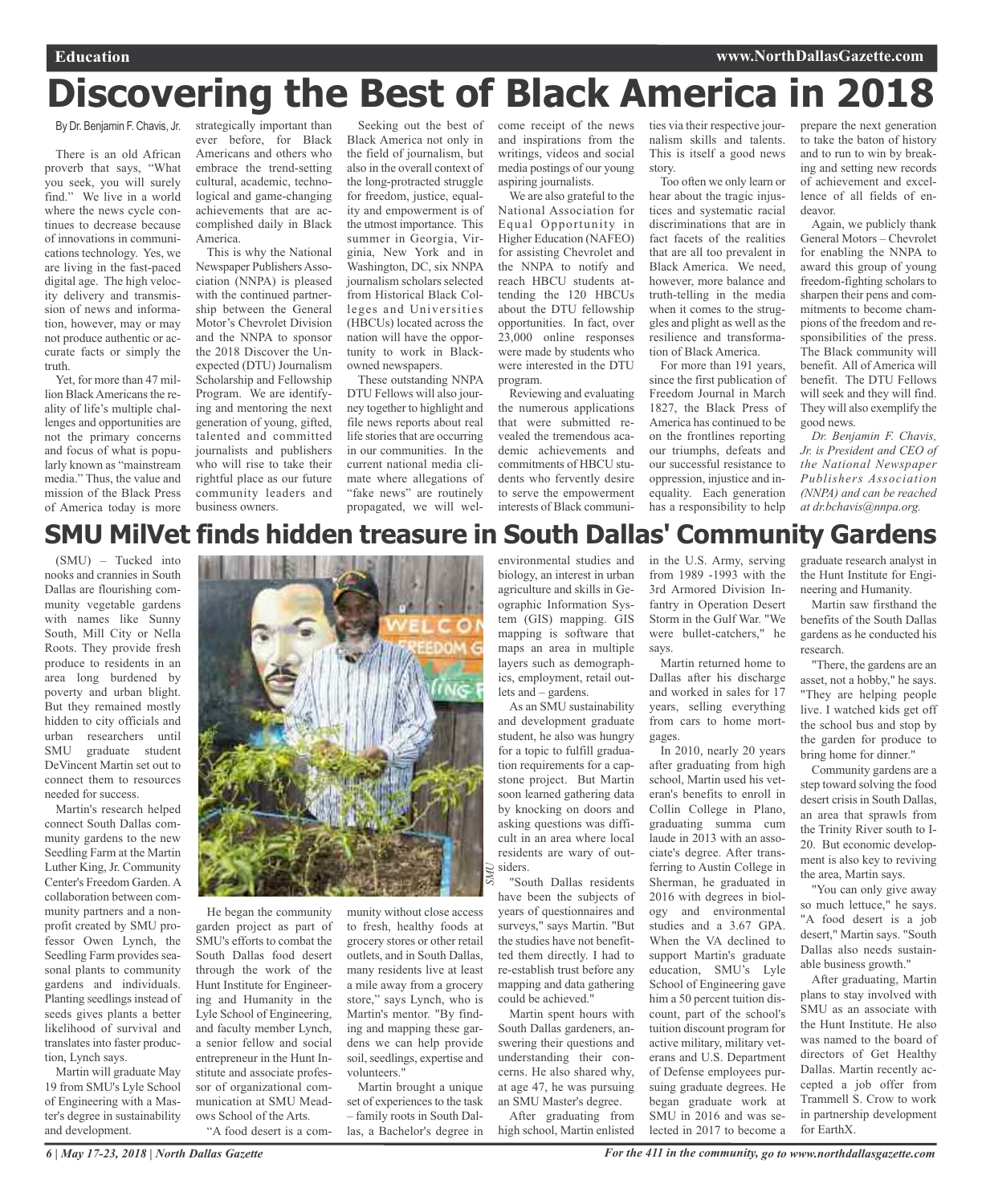**www.NorthDallasGazette.com General Motors** 







# **CHEVROLET AND NNPA JOIN TOGETHER TO OFFER<br>HISTORICALLY BLACK COLLEGE AND UNIVERSITY STUDENTS A SIEK FELLOWSK**

The National Newspaper Publishers Association (NNPA) is excited to partner with the all-new 2018 Chevrolet Equinox to present Discover the Unexpected (DTU) - an amazing journalism fellowship.

Selected DTU Fellows from Historically Black Colleges and Universities earn a \$10,000 scholarship, \$5,000 stipend and an exciting summer road trip in the all-new 2018 Chevrolet Equinox.

Join our DTU Fellows on this multi-city journey as they discover unsung heroes and share stories from African-American communities that will surprise and inspire. DTU is back and better than ever! Are you ready to ride?

#ChevyEquinox, #Chevy, #NNPA

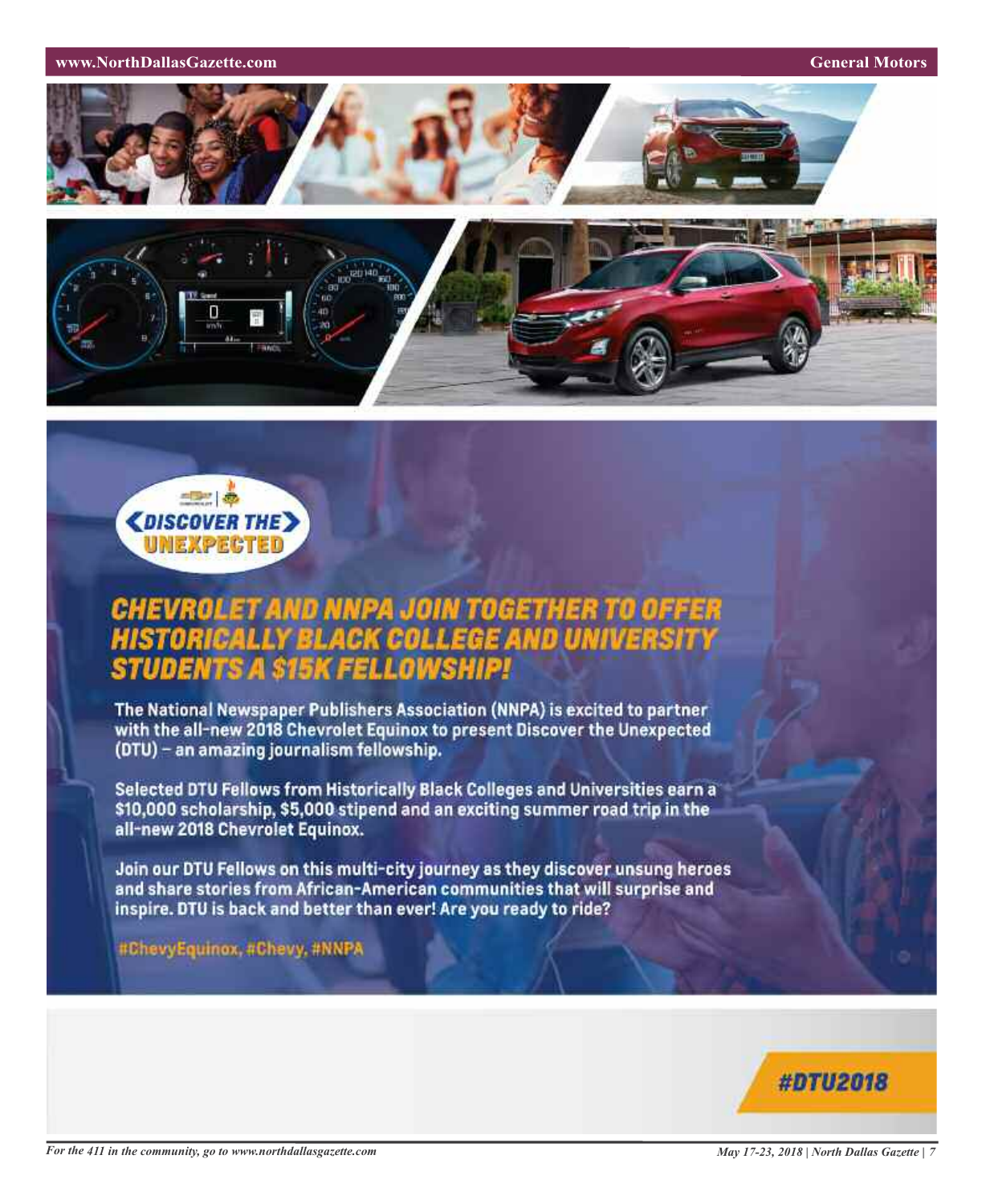# Prepare<br>Prosper

## **Introducing a series from Wells Fargo** dedicated to helping you build your wealth.

If you're ready to financially prosper, join us for a multi-part financial series, Prepare To Prosper. In each article, we'll discuss different ways to help increase your personal wealth including tips on saving, investing and credit along with guidance on entrepreneurship and homeownership. During this series, you'll gain the tools and knowledge that will help give you the power to reach your financial goals. Now's the time to change the way you approach and attain wealth. Now's the time to prepare to prosper.

*8 | May 17-23, 2018 | North Dallas Gazette*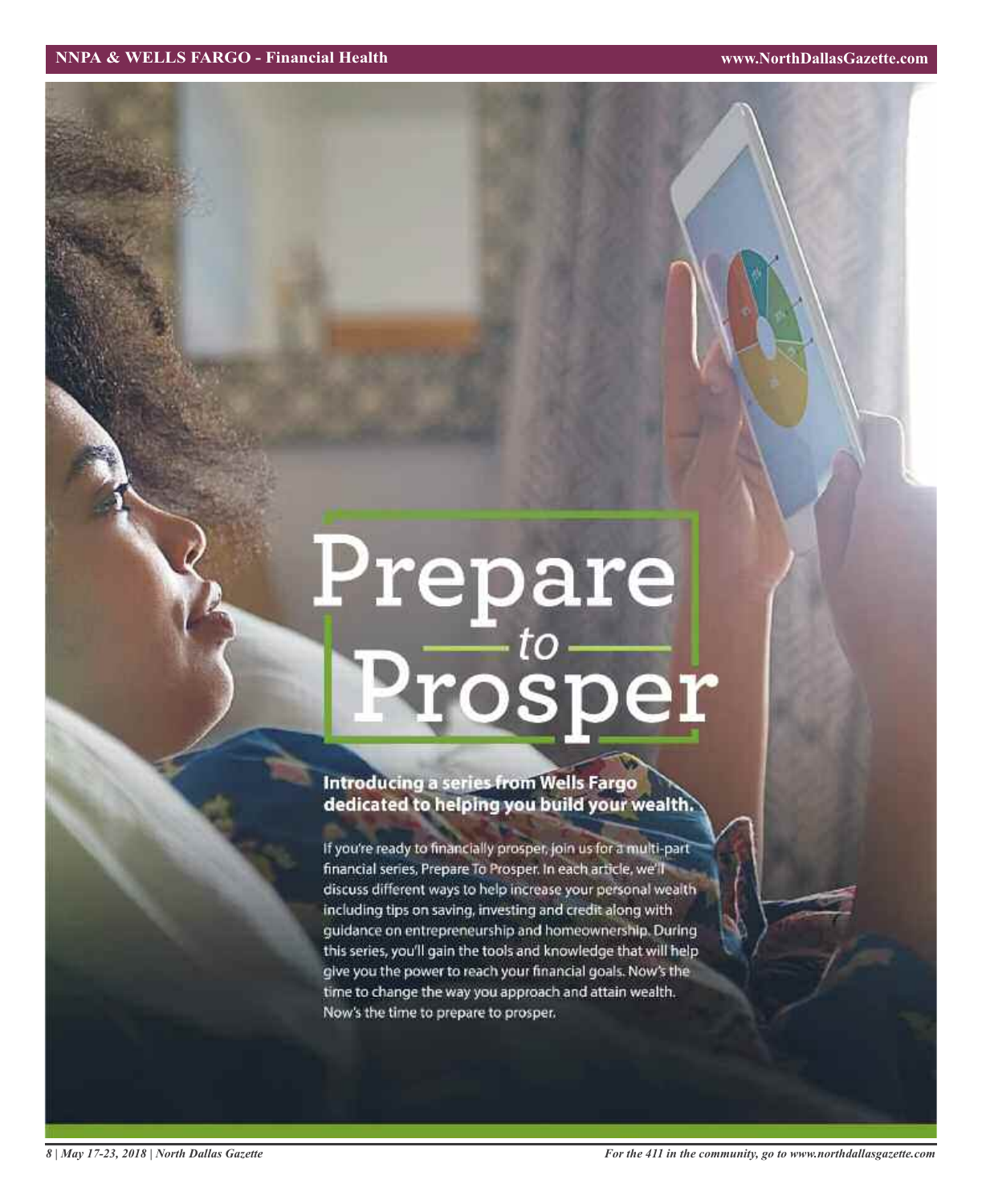## Part 1: Improving your financial health

Before you can prosper, you need to understand your financial health. And Wells Fargo's 8 Rules of Thumb to Financial Health are a good place to start. They provide easy-to-follow steps to help you increase savings, reduce debt and feel more confident about your finances.

# $\mathbf 1$  Pay Yourself First

Before paying bills or other expenses, pay yourself first by depositing 5-10% of your paycheck into your savings account. Doing this every time you get paid will add up over time and help you create a healthy habit of saving.

# Pay on time, every time

Your payment history makes up about 35% of your total credit score. So make sure to pay your bills on time to help protect your credit score, and to avoid late fees. Set up automatic payments to ensure bills are paid before they're due and pay at least the minimum balance every month on all of your accounts.

## **Track your spending**

Add up your monthly bills, such as mortgage or rent, insurance, utilities and phone. Then, track your personal expenses, such as groceries, gas, and entertainment. Review your expenses and consider whether an expense is a need or a want. This will help you find areas to reduce your spending and find ways to save.

## Know Where Your Credit Stands

Credit scores are used to determine if you'll qualify for a good interest rate on a home loan, car loan, or credit card. Plus, many insurance companies, cell phone providers, and landlords refer to your credit score to make decisions. So it's important to check your report regularly and make sure your information is accurate.

# $2$  Create a safety net

You never know when an unexpected event like a major car repair or large medical expense will occur, so having an emergency savings fund is important. Put away a small amount each week to create a separate emergency savings fund with 3-6 months of living expenses. One less latte or night out with friends can add up and help build your emergency fund.

# **A** Review your insurance annually

You work hard for everything you have, so be sure to protect it. To help secure yourself financially and protect those you love, consider homeowners or renters, auto, life, and umbrella insurance. Review your coverage yearly. As your life changes, your insurance needs may change too.

# Pay Down High-Interest-Rate Debt

The higher your interest rate, the more money you'll pay in borrowing fees. So make a plan to pay down your debt amounts with the highest interest rate first. After paying off the highest interest rate debt, move on to the next until all of your debt is under control.

# Save Sooner for a Better Retirement

The earlier you start to save for retirement, the less you will actually need to put away. Try saving at least 10% of your salary each year. Join your employers 401(k) plan if they have one. If your employer doesn't offer a 401(k) you can open an individual retirement account (IRA).

Following these 8 steps could help you get on track to achieving your financial goals. When you improve your financial health, you can finally start to prosper and grow your wealth.

Get on the road to prosperity. The Prepare to Prosper financial series will soon return with a focus on Homeownership. We'll discuss more tips and solutions for achieving your goals and building your personal wealth. For more, be sure to visit well the governmental inconcretions

@ 2018 Wells Fargo Bank N.A. All rights reserved. Member FDIC.

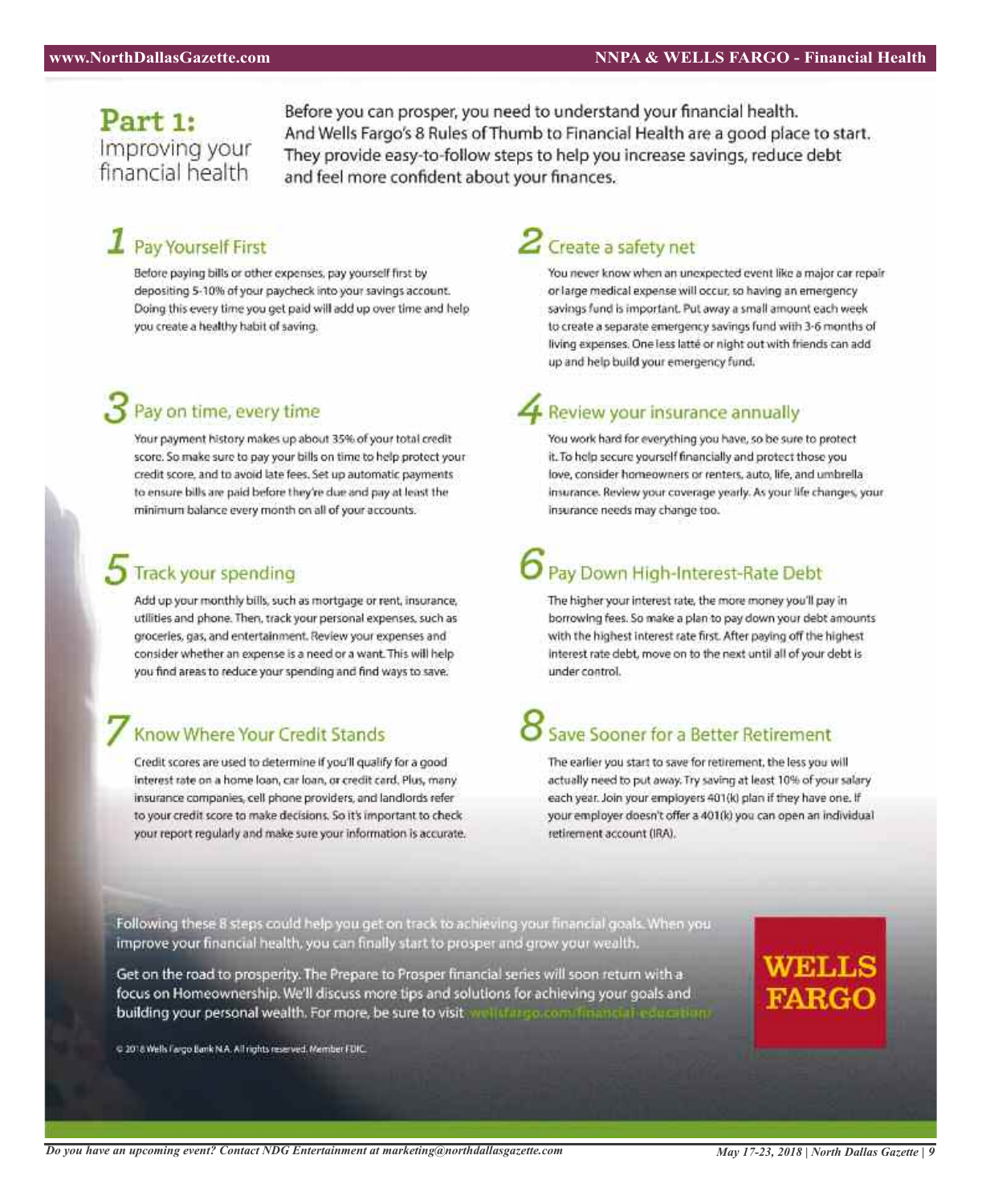# **Dallas International Film Festival showcases diversity**

By Rachel Hawkins *NDG* Staff Writer

Movie fanatics, indie producers, amateur student filmmakers, and film lovers of all types attended the 12th annual Dallas International Film Festival (DIFF) from May 3 to May 10. DIFF was sponsored by The Dallas Film Society, a 501(c) 3 nonprofit organization dedicated to supporting film, filmmakers and film education through annual events. The event represented diverse producers from various countries.

Over the past 12 years, the festival has spotlighted more than 1,800 filmmakers from 50 countries. This year, close to 100,000 visitors event enjoyed over 110 films from 25 countries. These films ranged from documentaries to familyfriendly, high school and college showcase, narrative, premier, shorts, and full-



length films. *John Landis, the director of 1978 Animal House, gives an interview for his film at the closing night of DIFF. (Photo: Rachel Hawkins / NDG)*

While most attendees focused on the more prominent movies presented at DIFF like *1985, Won't You Be My Neighbor*, and *Jurassic Park*, it seemed that this year other indie filmmakers took the spotlight. We also recommended five films to see at DIFF this year in an earlier story.

During the festival we decided to focus our attention on the indie films and enjoyed the following films:

Emmy-award-winning photographer and filmmaker, Lauren Greenfield's *Generation Wealth* entertained everyone as they watched her explore her latest documentary that not only shows her journey, but the global boom-bust economy, the corrupted American Dream, and the human costs of late-stage capitalism, narcissism, and greed. This film explored the lives of students in California, adult film actresses, busi-

nesses owners, and Botoxobsessed women.

*People's Republic of Desire*, directed by Hao Wu was filmed in China and spoken entirely in Mandarin. The film followed the lives of various online stars whose entire lives and income are based on livestreaming. The film goes through the live streaming showrooms, which have become virtual gathering places for hundreds of millions, from the rich who lavish performers with digital gifts, to poor migrant workers who worship them.

Co-directed by the Emmy Award-winning filmmaking team Hunter Robert Baker and Jordan Fein, *The Blessing* follows a Navajo coal miner and single father raising his secretive daughter while also struggling to come with part of the irreversible destruction of their sacred mountain at the hands of America's largest coal producer. This film was captured over the course of five years and also follows the life of a young Navajo woman discovering her inner identity and managing the expectations of her traditional father.

Ram Nehari, an Israelite filmmaker, presented *Don't Forget Me*, a dark romantic comedy. This film follows a couple escaping an eating

disorder unit, and together they try to escape from their lives and all that is considered socially acceptable.

Cathy Yan, a Chinese filmmaker showed her first film called *Dead Pigs*. Based on true events, this film follows the lives of a bumbling pig farmer, a feisty salon owner, a sensitive busboy, an ambitious expat architect and a disenchanted rich girl converge and thousands of dead pigs that float down a river.

*Eighth Grade*, directed by Bo Burnham followed the life of a thirteen-year-old named Kayla, and her last week of eighth grade and the situations she encounters.





*10 | May 17-23, 2018 | North Dallas Gazette*

*Do you have an upcoming event? Contact NDG Entertainment at marketing@northdallasgazette.com*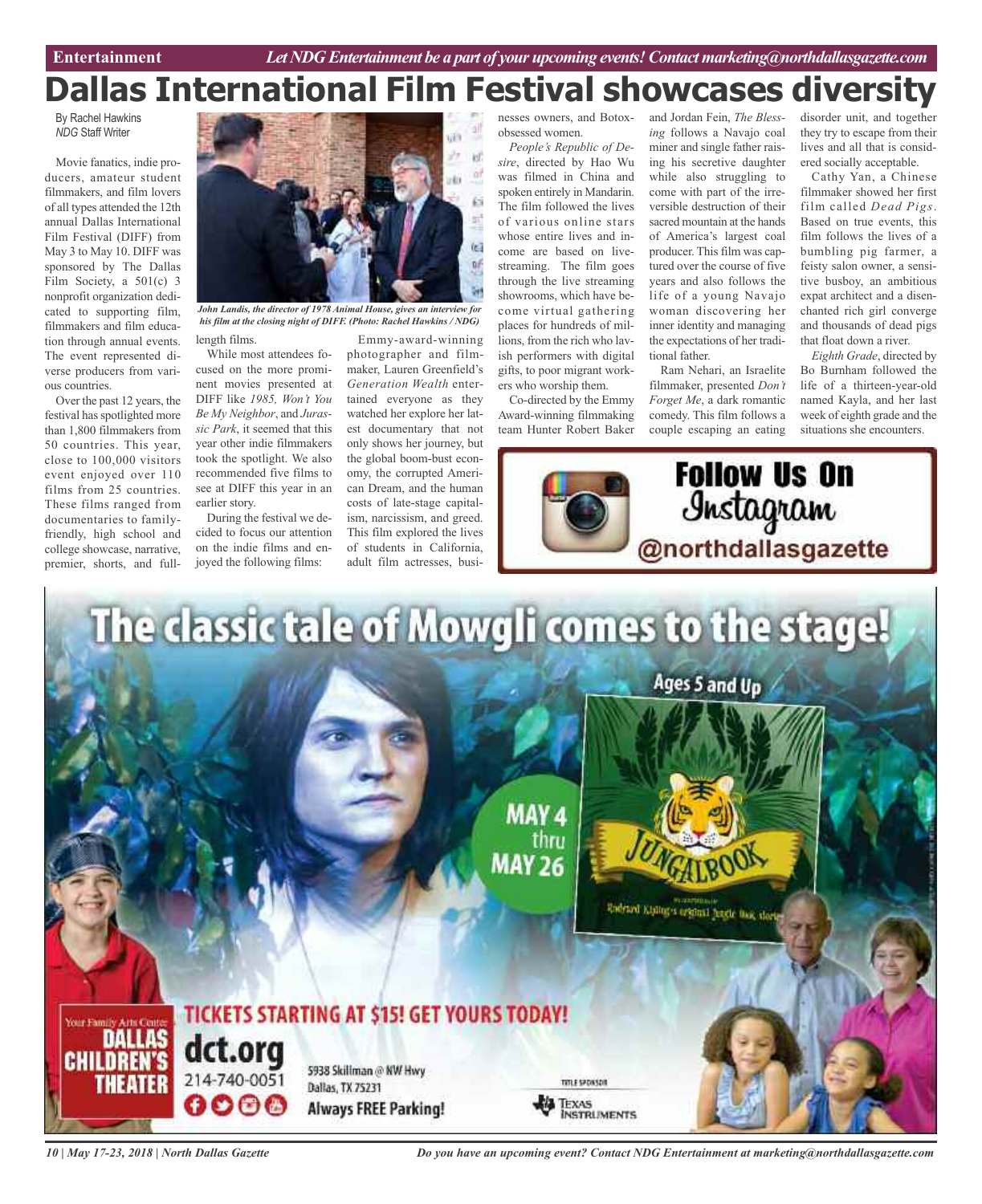# **Kool & The Gang performing at Richardson festival**

Kool & Gang fans can kick off their weekend by hearing them perform at the City of Richardson's 26th annual Wildflower!Arts and Music Festival May 18-20, 2018.

While the three-day eclectic arts celebration offers an interactive festival experience all weekend long, Wildflower! will feature special deals and mustsee events on Sunday, May 18 from 11 a.m.- 6 p.m. at Galatyn Park Urban Center.

Sunday Funday activities include:

Epic line-up of musical performances: Get ready to rock and roll on Sunday



with the following acts:

• Vanessa Peters – Bud Light Stage at 11 a.m.

Local Yokam – Methodist Richardson Amphitheater Stage at 11:45 a.m.

• Justin Pickard & Thunderbird Winos - Methodist Richardson Amphitheater

# **DCCCD,** continued from Page <sup>5</sup>

June 17 to Aug. 12); "Tae Kwon Do" (ages 7-11 from June 11 to July 23); "Tennis for Beginners" (Ages 7-17 from June 9-30); "Intermediate Tennis for Kids" (ages 7-17 from July 14 to Aug. 4); "Body Image, Media and

Your Self-Esteem" (ages 7- 17 from June 5-26); "The Leader in ME: Leadership Skills for Young People" (ages 7-17 from July 11 to Aug. 1); "Proper Manners and Etiquette for Young People" (ages 7-17 from

July 11 to Aug. 1); "Spanish Mini-Camp" (for completers of grades 1-5 from July 30 to Aug. 16); and "Swimming Lessons" (for water babies, toddlers, beginners and advanced beginners – based on age – offered on a variety of schedules).

Stage at 1:15 p.m.

Stage at 2:45 p.m.

• A Thousand Horses: Methodist Richardson Amphitheater Stage at 2:45 p.m. • Mark Lettieri Trio: Plaza

• Trout Fishing in America: United HealthCare Singer Songwriter Stage in

the Eisemann Center at 4 p.m.

• Frankie Leonie: Bud Light Stage at 4 p.m.

*wildflowerfestival.com* • Reckless Kelly: Methodist Richardson Amphitheater Stage at 4:30 p.m. **Budding Talent Vocal Competition Finals:** Head on over to the United-Healthcare Singer Songwriter Stage in the Eisemann Center at 1 p.m. to hear the local talent of kids and teens ranging from preschool (age 3) to 12th grade. This year's finalists were chosen during a qualifying round held April 22 at the City of Richardson Senior **Center**.

Registration is under way and is available on a firstcome, first-served basis. Many classes have limited spaces. Register in person at the continuing education office admissions window, located on the second level of the Student Services Building on the West Campus(the

**Discounted Tickets:** Single-day tickets, good for use on Sunday only, can be purchased through the event website for only \$15. Tickets purchased at the gate are \$20. Kid tickets for children ages 5-12 are \$5. Kids 4 and under are free. Single-day tickets for Richardson residents are \$12 if purchased before 5 p.m. Friday, May 18.

**2018 Wildflower! Festival Headliners Include:** Goo-Goo Dolls, Kool & the Gang, Spoon, Jimmy Eat World, Lifehouse, Switchfoot, Reckless Kelly, Eve 6, Starship featuring Mickey Thomas, A Thousand

Illinois Avenue and Duncanville Road entrance), on Monday and Thursday from 8 a.m. to 7 p.m.; on Tuesday, Wednesday and Friday from 8 a.m. to 5 p.m. To register by phone, call 214-860- 8835; MasterCard, Visa, Discover and American Express are accepted.

A BILLY BOB BARNETT PRODUCTION

Horses, Gin Blossoms, Radney Foster, John Ford Coley, Graceland Ninjaz, Rich Girls, Infinite Journey, Keith Harkin, Trout Fishing in America, Max and Heather Stalling and Walt Wilkins & The Mystiqueros. In addition, The Ultimate Eagles Tribute – On the Border, will perform daily in Hill Hall in the Eisemann Center.

For complete, up-to-date event information, visit www.wildflowerfestival.co m, call 972-744-4580 or follow Wildflower! on Facebook, Instagram or Twitter and use the official hashtag #WAMfest2018.

Mountain View College is located at 4849 W. Illinois Ave. in Dallas. For more information about youth classes, visit www.mountainviewcollege/continuingeducation and click on the summer youth camps brochure to browse through the courses.

**Entertainment Too!**





*For the 411 in the community, go to www.northdallasgazette.com*

*May 17-23, 2018 | North Dallas Gazette |11*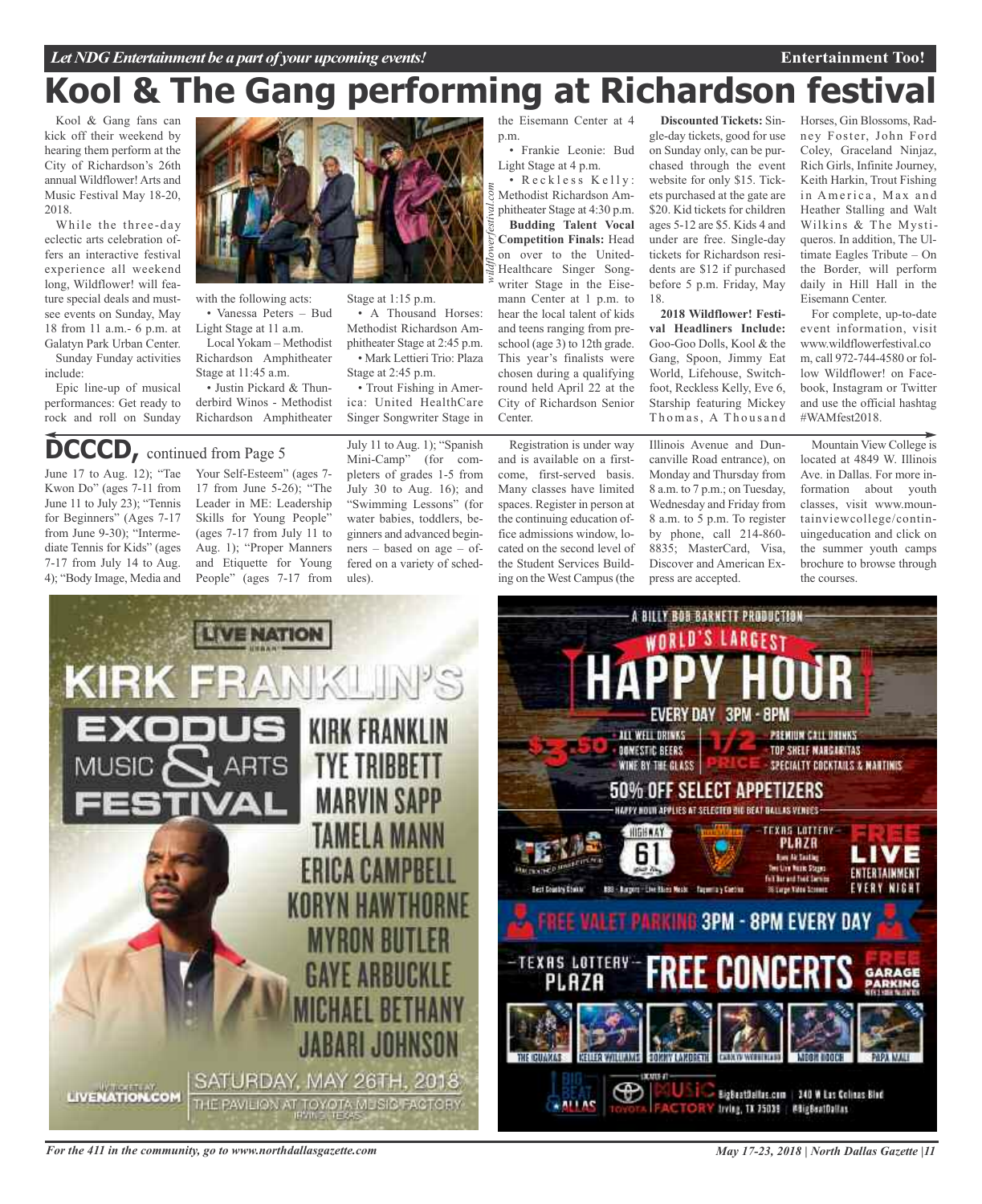# **Fighting discrimination in the housing market takes a strong FHA**

By Charlene Crowell Deputy Communications Director, Center for Responsible Lending

In the classic movie film, "Gone with the Wind," the owner of the Tara plantation admonished his daughter for remarking that she didn't care about her home. In a sharp rebuke, Gerald O-Hara declared that "land was the only thing worth living for, worth fighting for…worth dying for."

For the fictional O'Hara family, Tara was their home, and the source of the family's wealth. Fast forward to the 21st century, having a home remains a rock-solid route to building wealth that grows and becomes a key opportunity to share that same wealth inter-generationally.

Unless you are among those who have been denied your own American Dream.

New research by the Center for Responsible Lending finds that today's racial wealth gaps were supported and sustained by the federal government's Fair Housing Administration (FHA). From the program's inception during the 1930s, FHA perpetuated racial discrimination by making mortgage credit broadly available to White borrowers and at the same time, excluding Blacks and other people of color.

More importantly, FHA has an important role to play in leveling today's mortgage finance field and its twotiered system.

"These homeownership rate disparities did not occur by chance," argued Peter Smith and Melissa Stegman, authors of "Repairing a twotiered system: The critical but complex role of FHA." "The homeownership rate gap between Whites and people of color is in large part due to historic federal housing policy choices that created decades-long impacts."

CRL, however, credits FHAmortgage lending as an important aid to the nation's economic recovery following the Great Recession. As much of private mortgage lending retreated during the housing crisis, FHA in-

creased its purchase market share to 42 percent in 2009. Prior to that economic crisis, FHA's market share was only 8.8 percent of the market.

FHA also sustained the mortgage market and provided broad liquidity for wealthier borrowers in addition to low-to-moderate income families. FHA's refinancing of toxic subprime loans saved many family homes from foreclosure and became a sustainable alternative.

Today, with much of the mortgage market recovered, unnecessarily tight and expensive credit in the conventional mortgage market often makes FHA the only option to finance homeownership for low- to moderateincome borrowers, lowerwealth borrowers, and borrowers of color. This singleoption also means that borrowers broadly denied the lower-cost, most-affordable private loans available, have a slower rate of home appreciation due to fees and insurance that accompany government-backed loans.

CRL's analysis of mortgage data from 2004 to 2016 found that:

• The FHA market share for Black and Latino borrowers now approaches half of all purchase mortgage lending to these borrowers;

• FHA is the major source of mortgage credit for higher-income Black and Latino borrows as compared to conventional lending;

• Tight and expensive credit in the conventional market has led to FHA becoming the only mortgage option for many borrowers of color, low-to-moderate income families, and lowerwealth families.

• Of the top 10 FHA home purchase lenders in 2004, five were banks and five were non-depositories; by 2016, eight of the top 10 FHA lenders were non-depositories.

It is important to note that the withdrawal of banks leaving the FHA insured program, comes at a time of record profits, made possible in large by taxpayer dollars that provided a financial bailout of failing financial

institutions, during the housing collapse.

These lenders exit the program at a time when it is inadequately funded and lacks up-to-date technology that could enhance its administrative functions. Further, the exit of large banks additionally became a gateway for non-depository institutions to fill the market's

gap. Non-banks, subject to fair lending protections, are not however included in the Community Reinvestment Act. Many of the financial abuses that led to the housing crisis began with unregulated and non-bank lenders.

Many lenders will argue that the retreat from FHA was caused by actions taken

by the Department of Housing and Urban Development and the Department of Justice under the False Claims Act. This federal law allows the government to hold companies accountable for making "false claims" to the government about their products or services. Beyond being assessed damages for infractions, enforcement of the law can additionally include a company or representative being banned from future federal funds or contracts.

State attorneys general would counter this lender claim by pointing to the \$25 billion national mortgage settlement reached with five

See FHA, Page 16

**N A M E C H A NGE I LEIA DAROLYN VIVIN MARIADURAI D/o. Vivin Mariadurai Gnanaraj date of birth March 2nd 2015 residing at 777 Lake Carolyn Pkwy, Apt#3164, Irving, Texas - 75039, shall hence forth be known as LEIA DAROLYN VIVIN**

# **LEIA DAROLYN VIVIN MARIADURAI**



*12 | May 17-23, 2018 | North Dallas Gazette*

*For the 411 in the community, go to www.northdallasgazette.com*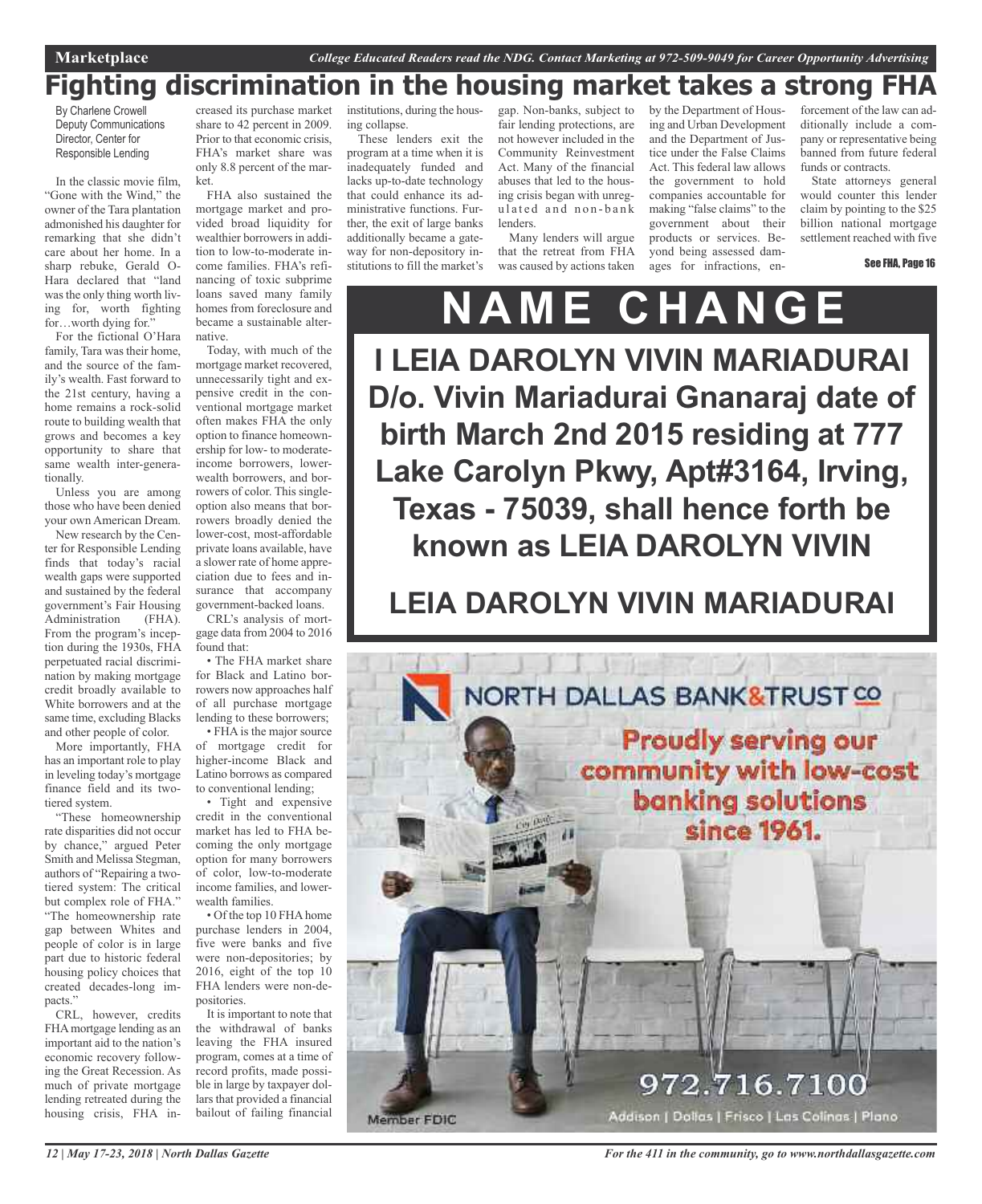# **Upcoming DFW area job fairs**

## **May 22 Job Fair Multiple Janitorial and Ramp Agent positions**

Flagship Facility Services, Inc. is hosting a Job Fair Multiple Janitorial and Ramp Agent positions on May 22 from 10 a.m. to 1 p.m. at 8400 Esters Blvd. Ste., in Irving. They are looking for full-time positions. The job requirements involve janitorial experience at least 6 months, but not necessary, some positions may require the ability to speak English, and able to pass criminal background requirements. For a quick and smooth process please apply at www.flagshipinc.com.

## **May 22 Registered Nurse (RN) Job Fair**

HCA Texas is holding a Registered Nurse (RN) Job Fair on May 22 from 8 a.m. to 9 a.m. 12 p.m. to 1 p.m. and 8 p.m. to 9 p.m. online. Anyone who applies will be able to choose between their sister divisions: Austin - St. David's HealthCare, Dallas - Medical City Healthcare, El Paso - Las Palmas Del Sol Healthcare, Houston - HCA Gulf Coast Division, and San Antonio - Methodist Healthcare Partnership. For more information visit www.hcahealthcare.com

## **May 23 Malace|HR Fair**

Malace|HR is hosting a job fair on Wednesday May 23 from 10 a.m, to 1 p.m. at the GM Universal Facility, in Grand Prairie. They are looking for forklift drivers and warehouse workers. Second and third shift positions are available, along with 6 day work weeks weekly pay starting at \$11/hour. Applicants must bring two (2) pieces of valid/unexpired ID in order to be considered for work. For more information contact 817-513-5402 or bryant@malacehr.com.

**May 23 Watermere Job Fair** Integrated Senior Living-Landing at Watermere



Frisco is to hold a Job Fair on May 23 from 9 a.m. to 11 a.m. at Watermere, in Frisco. They are looking for the following positions: Caregivers, CNAs, cooks, dishwasher, housekeeper, janitors, lead server/dining supervisors, manager in training, porter, makeready, and servers. For more information visit www.indeed.com

## **May 23 Dallas Career Fair**

The Dallas Career Fair will be held on May 23 from 6 p.m. to 8 p.m. at the Renaissance Hotel, in Addison. United Career Fairs has over 20 years of experience in connecting candidates just like you with hiring managers at companies ranging from small local businesses

clear on up to Fortune 500 corporations. Their career fairs focus specifically on sales, business development, marketing, customer service, and retail & sales management jobs. Make sure to arrive at the career fair no later than 6pm, wear business professional attire, bring at least 10-15 copies of your updated resume, and display an engaging and motivated attitude. For more information visit www.eventbrite.com.

**May 24 Sales & Professional Career Fair** The 19th Annual Dallas



**Attention Suppliers of Goods, Services and Construction**

**Review Competitive Opportunities at https://garlandtx.ionwave.net**

**www.garlandpurchasing.com 972-205-2415**

#### **COLLABORATE LEARN & GROW**

apply online



**CFBJOBS.COM** 

"I've originally from Sacramento. California, go learning about the history and culture of Dallas is really cool to me."

> AGENT-MARRIER Special Education Teacher

Sales & Professional Career Fair will be held on Thursday May 24, from 11:30 a.m. to 2:00 p.m. at The Sheraton Dallas Hotel by the Galleria, in Dallas.

You will be able to meet, sit down and interview with Fortune 500 employers at The Dallas Premiere Sales & Professional Career Fairs. Please dress professional (suit & tie - business attire) and bring plenty of resumes.

The industries represented at our Career Fairs: Sales, Inside Sales, Outside Sales, Retail, Financial Sales and Advisors, B2B Sales, Customer Service, Industrial Sales, Consulting, Entry Level Management Training, Customer Service, Administration, Security Sales, Recruiting, Insurance, Military Veterans, Enlisted Military Veterans, Retail, Telecommunications, Logistics, Solar, Sales Management, Medical Device, Retail Management and more.



**EAGLE CONTRACTING L.P.,** an Equal Opportunity Employer, is soliciting **Minority Owned and Women**

**Owned Business Enterprises**

for Subcontract and Material Supply Bids for the following project:

## . **City of Dallas, Texas**

CWWTP Major Maintenance Project Bid Date: May 25, 2018 @ 1:00 p.m.

Contact:

**Damon Brooks**

d.brooks@eaglecontractinglp.com

817-379-1897 Fax: 817-379-0610

Eagle Contracting L.P. Fort Worth, Texas

*May 17-23, 2018 | North Dallas Gazette | 13*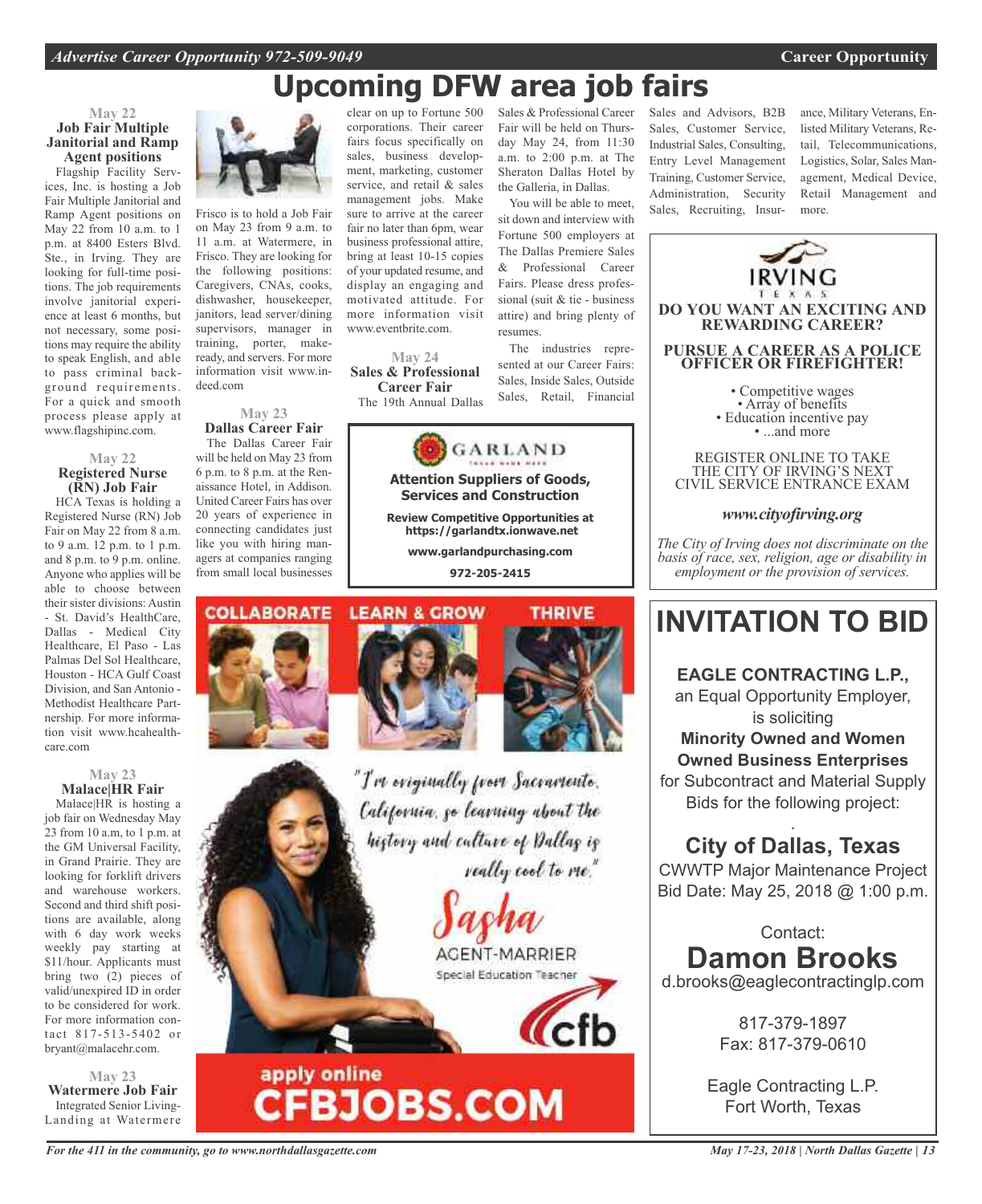## **BETHEL BIBLE FELLOWSHIP, CARROLLTON (A PLACE TO BELONG)**

*NOTICE: Pastor Woodson serves the community by providing "Professional Therapy and Counseling Services" on a "Sliding Fee" scale. To schedule an appointment call the Pastoral Counseling Center at 972-526-4525 or email the church at www.bethelbiblefelloswhip.org*

Discover Hope and Help for daily living; and, you don't have to be a member to come. The Connect-2-Reflect (C2R) meetings are held in comfortable and relaxed homes, one in Carrollton and one in Plano, refreshments are served. Call the church for details.

## **May 20, 9:45 a.m.**

You're invited to our "Prayer and Meditation" at 9:45 am. You will be blessed and inspired. You don't want to miss this as we celebrate service to God, our community and all mankind.

## **May 23, 7 p.m.**

Join us in Wednesday's Prayer and Bible Study Class with Senior Pastor Woodson, Pastor Larry Gardner, Pastor Bernadette, and others conducting a new book study with "The Red Sea Rules" by Robert J. Morgan, 10 God-Given Strategies for Difficult Times, with supporting

chapters and verses. Spiritual maturity is God's desire for you; it's Time to Grow in the Word of God.

Dr. Terrance Woodson, Senior Pastor 1944 E. Hebron Parkway Carrollton, TX 75007 972-492-4300 www.bethelbiblefelloswhip.org

## **FELLOWSHIP CHRISTIAN CENTER CHURCH IN ALLEN "THE SHIP"**

 $\mathcal{L}_\text{max}$  and  $\mathcal{L}_\text{max}$  and  $\mathcal{L}_\text{max}$ 

## **May 20, 9 a.m.**

Join us in our Sunday Morning Services as we praise and worship God in the Joycie Turner Fellowship Hall, followed by our Worship Services; and bring someone with you, you will be blessed. It's for our Friends and Family. You are special to us.

## **May 23**

Join us in our Wednesday's 12 Noon-Day Live, Prayer and Bible Study class and/or our Wednesday Night Live, Prayer and Bible Study at 7 p.m. to learn more about God's Word. Be encouraged by God's plan for your maturity and His glory; and most of all; be prepared to grow.

Dr. W. L. Stafford, Sr., Ed. D. Senior Pastor 2450 K Avenue #300 Plano, TX 75074 972-379-3287

## www.theship3c.org

**INSPIRING BODY OF CHRIST CHURCH, Let's Go Fishing! MATTHEW 4:19**

 $\mathcal{L}_\text{max}$  , which is a set of the set of the set of the set of the set of the set of the set of the set of the set of the set of the set of the set of the set of the set of the set of the set of the set of the set of

**May 18, 7 p.m.** All men are invited to Men's Ministry meeting each Friday night at 7 p.m., (IBOC promotes proactive male leadership.)

## **May 20, 10 a.m.**

You are invited to our Baby Christening Service. Don't forget to invite family and friends to this sacred event. Also, you are invited to join us for our Morning Service as we celebrate of our Lord and Savior, Jesus Christ.

## **May 21, 7 p.m.**

Join us in Monday School as we grow in God's Word and learn what God has to say to us.

#### **May 27, 10 am** Every 4th Sunday is youth Sunday, all youth s encouraged to join us and meet God in these exciting services.

Pastor Rickie Rush 7701 S Westmoreland Road Dallas, TX 75237 972-372-4262 www.Ibocchurch.org  $\mathcal{L}_\text{max}$  and  $\mathcal{L}_\text{max}$  and  $\mathcal{L}_\text{max}$ 

**MT. OLIVE CHURCH OF PLANO (MOCOP) (Uniting the Body of Christ Among Nations)**



nmzbcofdallas@aol.com  $\overline{\phantom{a}}$  , and the set of the set of the set of the set of the set of the set of the set of the set of the set of the set of the set of the set of the set of the set of the set of the set of the set of the set of the s

**May 20, 10 a.m.** Join us for Morning Worship Service as we praise and worship God for His Honor and His glory; and don't forget to comeback at 7 p.m. for our Brazilian

**May 23, 7 p.m.** You're invited to our Wednesday's Bible Study class; you will learn what God has to say to us. Come to be encouraged by God's plan for your spiritual growth and His glory.

Dr. Sam Fenceroy, PhD Senior Pastor and Pastor Gloria Fenceroy 300 Chisholm Place Plano, TX 75075 972-633-5511 www.mocop.org

 $\overline{\phantom{a}}$  , which is a set of the set of the set of the set of the set of the set of the set of the set of the set of the set of the set of the set of the set of the set of the set of the set of the set of the set of th

**NEW MOUNT ZION BAPTIST CHURCH (Abiding in Christ)**

**May 20, 7 a.m.** Join us for our Early Service or our Morning Worship Service as we praise and worship God, you will be

**May 23, 7 p.m.** Join us at our Wednesday's Intercessory as we pray to God for others. Call the church for details for de-

Dr. Tommy L. Brown, Ed. D.

blessed.

tails.

Senior Pastor 9550 Shepherd Road Dallas, TX 75243 214-341-6459

Church.

## **SHILOH MBC IN PLANO (WHERE COMMUNITY BECOMES FAMILY)**

Come and connect to God through Shiloh; grow in Christ through the study of God's Word; and Serve God through service to each other and to the world. John 12:26.

#### **May 20, 8 and 11 a.m. Worship Services**

Ladies and gentlemen, mark your calendars, our annual Women's Day Celebration will be during Worship Services. This year's theme Is "Under Construction… God at Work".

**May 23, 7 p.m.** You're invited to our Wednesday's Bible Study to learn more about God's Word. Come and be encouraged by God's plan for your maturity and growth; it's all for His glory and His honor. We are, "Growing in Christ through the study of His Word."

Our church ministries offer opportunities for motivation and growth; join us and see. Be blessed of the Lord.

Dr. Isaiah Joshua, Jr. Senior Pastor 920 E. 14th Street Plano, TX 75074 972-423-6695 www.smbcplano.org



NDG now has a "Special Advertising Package" for churches and non-profit organizations that need to let the community know about your Special Event.

## Opportunity You Can Measure...

## **Church Events**

- Church Anniversary
- Pastor's Anniversary
- Women's Day
- Men's Day

## **Non-Profit Org. Events**

- Fundraisers
- (Concerts)
- Special Events
- (Personal or Community)

# Special Rate \$199

(Black & White, per insertion) Ad size - 4.905"x 6"(Quarter Page, B&W) (NOTE: Color Ad \$75 extra per inserion) Production disclaimer - NDG ad meake-ready is not included in promotion. Layout/production of "copy ready"ad will be a nominal extra cost. E-mail ad copy to: Marketing@NorthDallasGazette.com or call our Marketing Department today!

972-509-9049 **EUON** com

The *North Dallas Gazette* has an internship position available. The goal is to provide students and aspiring writers an opportunity to gain published clips, experience and professional feedback.



The position is for up to 20 hours a week at \$8.00 per hour. Appli-

cants must have reliable transportation.

**Paid Internship opportunity for writers, college students**

**in the Dallas Area**

**Send resume and writing samples to: businessoffice@northdallasgazette.com**

*For the 411 in the community, go to www.northdallasgazette.com*

## **Church Happenings www.NorthDallasGazette.com**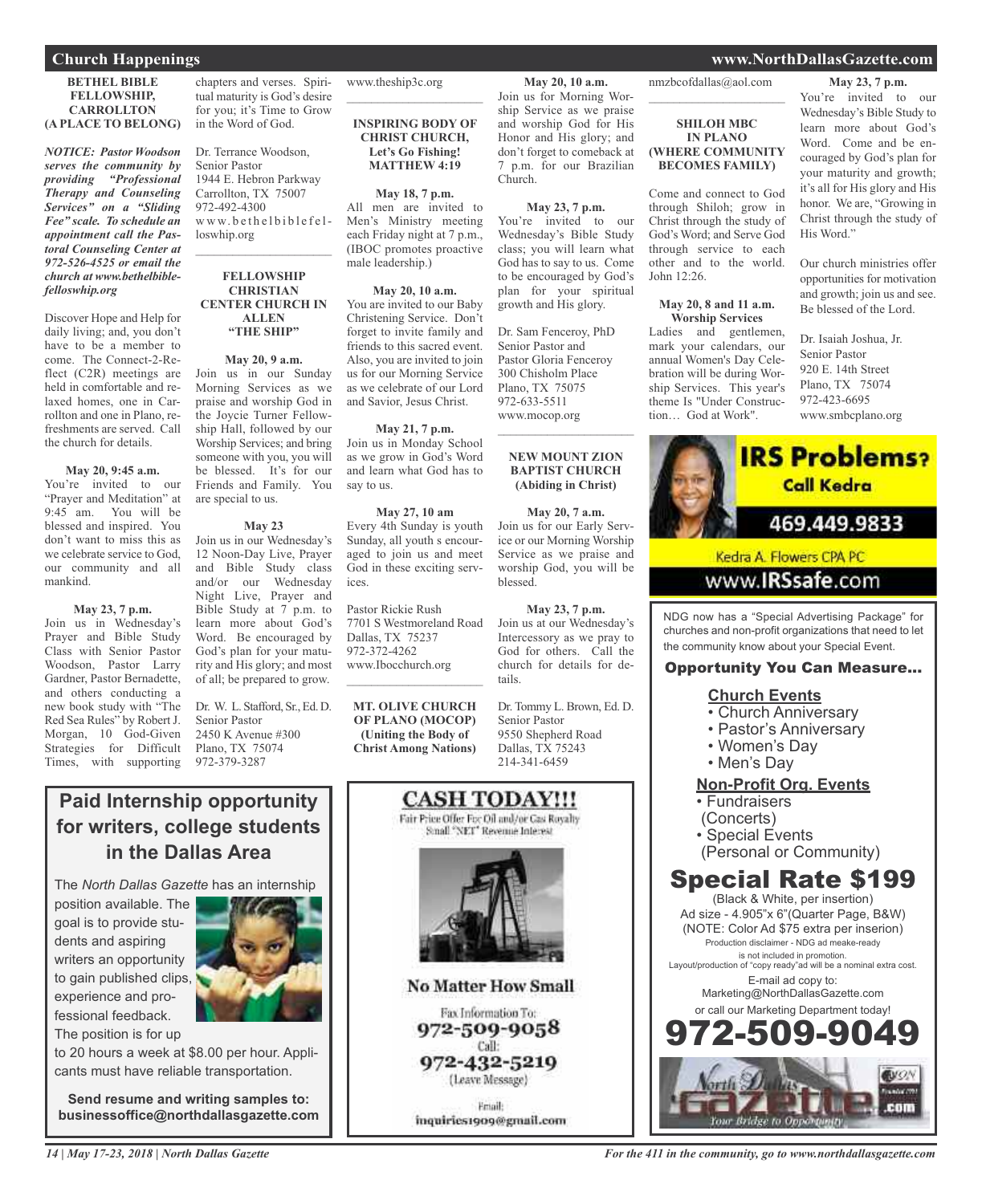## **www.NorthDallasGazette.com Church Directory**

# **Understanding the source of anger**



*Send email to: businessoffice@ northdallasgazette.com to sign up for Sister Tarpley's weekly electronic newsletter.*

*"A fool gives full vent to his anger, but a wise man keeps himself under control."*

## **- Proverbs 29:11**

The workplace can be a pressure-packed world. The demands that are often put on us can bring out things that we never knew were there. Sometimes we begin to think that the source of that pressure is to blame for our response to the pressure. It could be an

event, a spouse, a boss, a a profound impact on how client, a child, or even a driver who cuts us off in traffic.

An event was recall that responding to a close friend one time, "If you had not done that, I would never have responded that way." Later I learned that this response had little truth to it. We all choose to get angry. And, remember, anger is one letter from danger. No one else is to blame for our anger. "The circumstances of life, the events of life and the people around me in life, do not make me the way I am, but reveal the way I am" --Dr. Sam Peeples.

This simple quote has had

# **LOPEZ,** continued from Page <sup>2</sup>

start something."

Lopez's proudest accomplishment is his selfless dedication to serve and protect those back home.

"I serve because I believe that it's my responsibility," added Lopez. "It's something that I've always wanted to do."

Close living conditions build strong fellowship among the crew, Navy officials explained. The crew is highly motivated, and quickly adapt to changing conditions. It is a busy life of specialized work, watches, and drills.

As a member of one of the U.S. Navy's newest

ships, Lopez and other sailors know they are part of a legacy that will last beyond their lifetimes providing the Navy the nation needs.

"I am part of something way bigger than me," said Lopez. "I'm able to protect our nation's interests while learning skills that will benefit me in the future."

The construction of www.usshudnerddg116.org.

North Dallas Gazette takes a moment to reflect on the past with **Historical Perspectives from Sister Tarpley** Hear what it was like growing up in <sup>a</sup> very different Dallas when Booker T. Washington was <sup>a</sup> black school. Sister Tarpley graduated frm there and went on to college and later became <sup>a</sup> city councilmember in Carrollton.

**Look for NDGTV at NorthDallasGazette.com**



people view their anger

now. Anger only reveals what is inside of us. We can't blame anyone but ourselves for our response to a situation that can be learned

that anger is only the symptom of something else that is going on inside of us. This quote now resides on my refrigerator door as a daily reminder of the truth about my response to life's



It has been said that anger is like the warning panel on the dash of your car. It is the light that tells us something is going on under the hood and we need to find out what is the source of the problem. I have discovered that the source of anger is often unmet expectations or personal rights. We believe we are entitled to a particular outcome to a situation. When this doesn't happen, it triggers something in us. At the core of this is fear, often is a fear of failure or rejection, fear of what oth-

ers think, fear of the unknown.

If you struggle with anger, ask God to reveal the source of that anger. Ask Him to heal you of any fears that may be the root of your anger. Ask God to help you take responsibility for your response to difficult situations.

Commit your life afresh to God and to follow the paths of righteousness. Ask God to help you to live life according to His will, His plan, His Word and every day to come. Thank Him in Name of Jesus.





and 5th Sunday at 10:45 a.m. AWANA: Wednesday at 6:30 p.m. Contact Information: 972-423-6695 www.smbcplano.org

*W.O.R.T.H's (Women of Reconciliation, Truth and Hope monthly meeting. Standing (L to R) : Sisters Melanie Johnson, Melinda Gardner, Mrs. Mary A. Ford, Author of Prayer – The Key to Unlocking Blessings; Sisters Stephanie Jackson, Bobbie Hill and Kristy Crowe. Sitting (L to R): Minister Brenda Patterson, Sister Tarpley and Sister Elma Turner on May 5, 2018*

the ship is over 98 percent complete. The ship is scheduled for commissioning in late 2018 in Boston, Mass. For more information about the commissioning, visit



MT. OLIVE CHURCH OF PLANO 300 Chishoim Pl. Plano, TX 75075 972-633-5511

Answers you need, Hope for today

*For the 411 in the community, go to www.northdallasgazette.com*